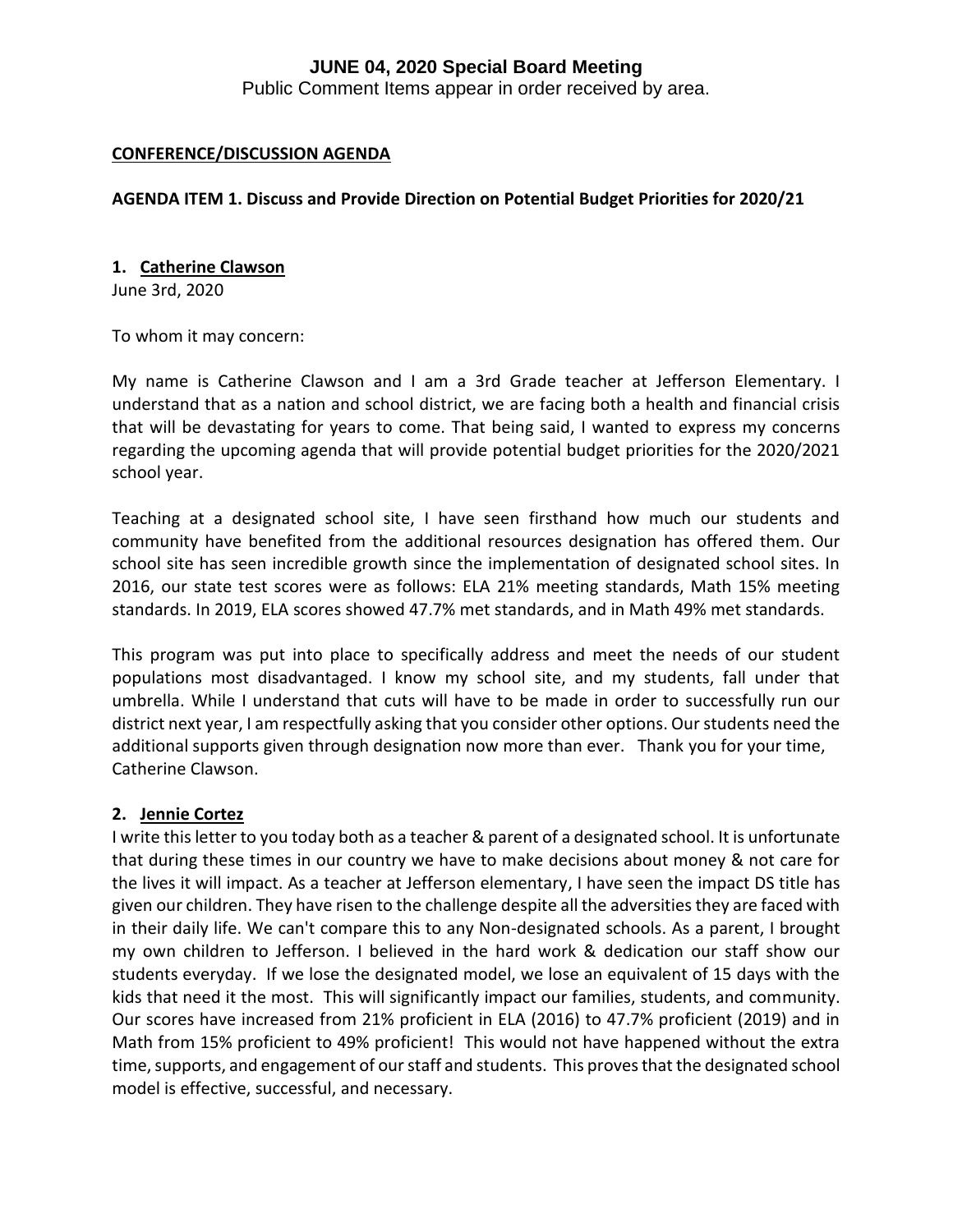## **JUNE 04, 2020 Special Board Meeting** Public Comment Items appear in order received by area.

We cannot allow the social disparity in our city to continue, it may take years to bridge the Shaw gap, but without designated schools, you send the message that they don't matter! & We believe they are worth it! Jennie Cortez, 3rd Grade Teacher

# **3. Juliana Bonilla**

As a teacher that works at Jefferson Elementary, I feel that eliminating Designated Schools is not in the best interest of our students. Designated schools were designed to help the most underserved students in Fresno Unified. Yet, our students will be the ones taking the hit because of budget cuts caused by the recent pandemic. Since becoming designated, our state test scores have increased from 21% proficient in ELA (2016) to 47.7% proficient (2019) and in Math from 15% proficient to 49% proficient. This growth is in spite of the inequalities and challenges our students face in their daily lives. Taking away the 30 minutes a day is equivalent to 15 less days of quality instruction for our students. The Designation Model is proving to work at Jefferson. Please consider the impact this will have on our students in the upcoming years before making your final decision. Thank you for putting the needs of our students first.

# **4. Heather DiFuria**

As a teacher at Jefferson, I firmly believe that eliminating designated schools would be a huge disservice. Specific schools were selected for this to increase education and proficiency of our students in disadvantaged areas. Our sites cannot be compared with non-designated schools because those students aren't facing the same challenges as students in our area. Since becoming designated, we have seen students engaged, learning, and achieving at rates that we hadn't seen before. Designated schools have added 15 days with the kids that need it the most. Without those days, our students' success will be significantly impacted. Our scores have increased from 21% proficient in ELA (2016) to 47.7% proficient (2019) and in Math from 15% proficient to 49% proficient! Clearly, the designated school model is effective, successful, and necessary.

During the shelter in place order, teachers have used our time to create connections with the students, families, and colleagues to learn how to better support our school. We are continuing to educate, connect with, and console our students and families. We are administering meaningful lessons from a distance learning lens and creating the best possible experience during this time of uncertainty.

We all understand that these decisions are difficult, and each party is impacted when emergency situations arise. However, I would encourage you to think of the success of students and explore other options to help make up the deficits we face.

Thank you for considering what is best for the students of Fresno Unified. Heather DiFuria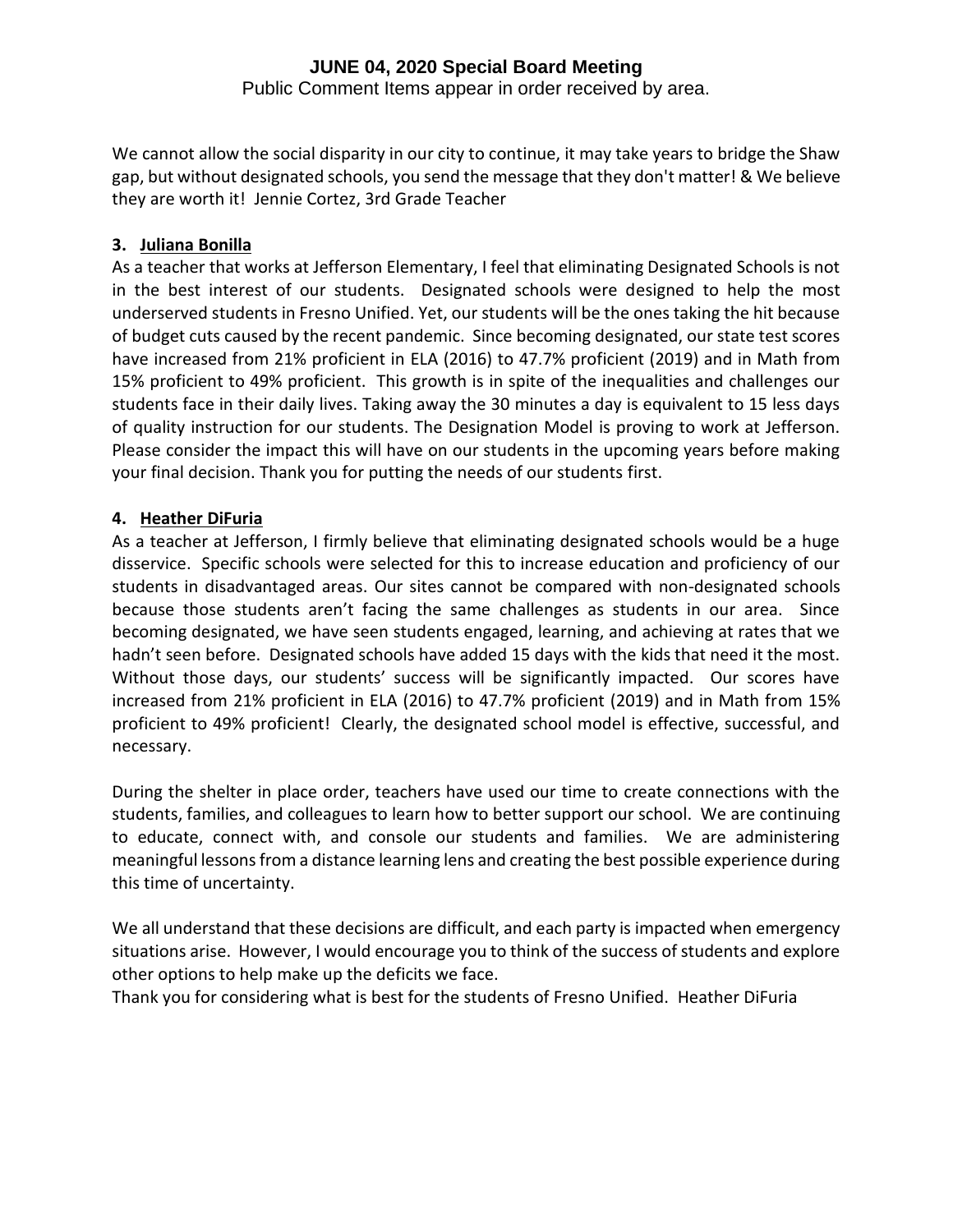Public Comment Items appear in order received by area.

## **5. Daniel Fisher**

To whom it may concern:

I ask you to cut all ties with the Fresno Police Department. Their presence is a destructive force on our youth and particularly target black & brown students with violence and impede their education. Increased investment in surveillance technologies like ShotSpotters and the continuing militarization of the police force do not serve to protect students, and are inessential to their education and well-being.

The district must look into reinvestment plans that prioritize student health and social welfare, like expansions of food programs, mental health initiatives, and extracurricular programs, and MUST include students in on these conversations, as well as community members. Reinvest in alternative forms of school safety. Look towards other school boards like in Minneapolis who have cut ties with their local police departments

## http://strib.mn/3dso4X1

Our community deserves a more nuanced, holistic approach to school safety. The reactive, violent Fresno PD does not have the capability to handle this.

#### **6. Diana Martinez**

Hello members of the board my name is Debby I'm a FUSD grad and a parent to a student attending FUSD Dual Immersion Program. First, I'd like to thank all the staff and teachers of FUSD for the support and consistent communication with students and families. This made the COVID-19 experience easier to bare.

With that said, on the focus of distant learning we had an amazing experience and we'd like to ask that this way of learning be included in the schools budget as an available option for parents. My son is an introvert so being able to do Zoom meetings with his Dual Immersion elementary school teacher twice a week and following the online learning guides worked very well in helping him focus. Our teacher assigned projects, homework, and made the zoom meetings interactive and fun. She communicated well with us via Class Dojo and whenever we had a question she was amazing in messaging us back. I would like to ask that Distant Learning be made available as an option for families with all the online and classroom workbooks needed with FUSD teacher support. This can possibly include students attending class onsite 1-2x a week, in other days logging into the classroom via Zoom or small classes like we experienced during the last couple of months, PDF files sent to parents of work packets as an additional aid for learning, weekly check-in at school site for possible assessment and turning in work samples. We thank you for **(250-word limit reached)**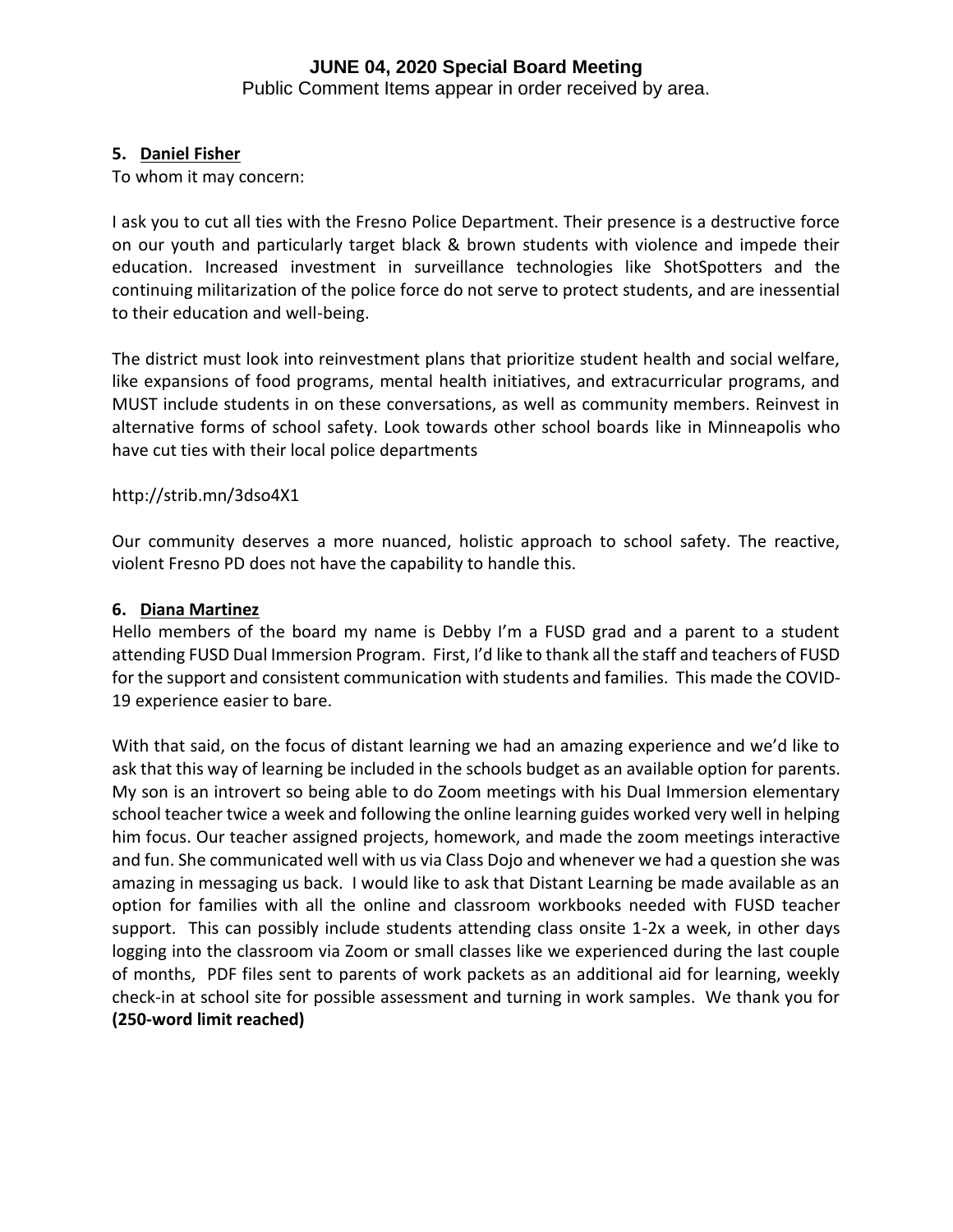Public Comment Items appear in order received by area.

# **7. Andrew Simpson**

Hello,

My name is Andrew Simpson and I am an elementary teacher at a designated school. The FTA has told us in recent days that a section of the CBA states that the Board of Education can terminate designated schools in the event of a budget shortfall. Given our current situation, a budget shortfall is our reality. My questions have to do with the execution of this option to terminate designated schools and the equity of that decision in order to help make up a portion of the budget shortfall.

In regard to the budget for the 20/21 school year and the termination of Designated Schools in order to help meet the budget shortfall, would each board member like to comment on the equity of cutting the hours and pay of only 25% of teachers in order to preserve full benefits and pay for the remaining 75% of teachers?

The termination of the designated schools program will result in an immediate reduction in pay of roughly 12% for nearly 25% of teachers in the district, who currently work at Designated Schools. How is it equitable to place the burden of the budget shortfall on the shoulders of only a minority of 25% of teachers to retain to status quo in pay and benefits for the remaining 75% of educators? Andrew L Simpson, 5th Grade Teacher, Easterby Elementary, (559) 473-9184.

# **8. Karen Mayne**

Dear

I am greatly concerned about the possibility of taking away Designated Schools and how it will affect our students at Jefferson and other sites. I have worked in a DS for 6 years. Our school did not vote to become DS but told we would be participating in the DS program.

Over the years it has been a challenge for teachers and students alike with longer school days for both and seemingly endless meetings that were stressful but necessary. Our staff and students have seen rewards with student achievement. Jefferson's scores in 2016 for ELA were 21 and Math 15. Scores in 2019 for ELA were 47.7 and Math 49.0. This was possible with additional instructional time. The average taken for the schools in each group of DS sites is not an accurate account of the student gains at our site. It is only logical to look at each sites success before deciding that DS has not worked.

Since we shut our school sites, our teachers have worked hard to keep our students and their families connected and learning. We have class, grade level, staff and Lead meetings on Teams to continue learning during this time of distance learning.

Students in disadvantaged areas deserve to grow up and thrive, be leaders and contributors to our community. The parents of our students are also counting on us to provide in education what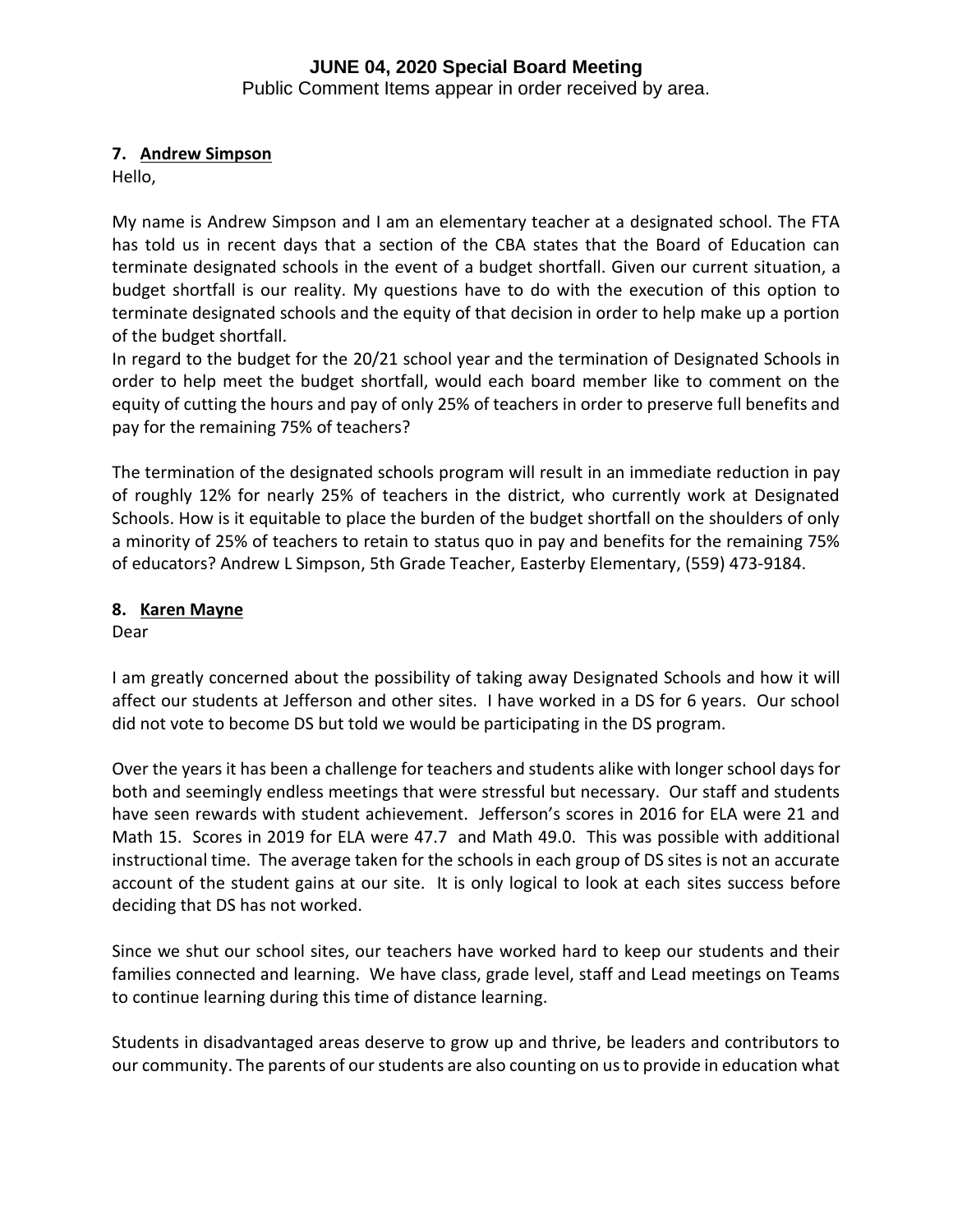Public Comment Items appear in order received by area.

they are not able to assist with. Thank you. Sincerely, Karen Mayne, 1st Grade Teacher, Jefferson Elementary

## **9. Adrienne Carcha-Diaz**

## Hello,

My name is Adrienne Diaz. I live in Fresno, and am wishing to provide public comments on the discussion of the budget for next school year. I urge the board to defund or fully divest and cut ties to the Fresno Police department. Since the increases of police presence on campuses across America, the profiling of poor black and brown students, meaning those who are non white, has increased, and funneled more minors into the criminal justice system over minor infractions that don't even deserve detention or other forms of write ups. Instead of these so-called resource officers, I urge that more money be put towards mental health resources that are culturally relevant and appropriate to the students that will be served. Studies show that schools that either eradicate or even reduce punitive discipline policies and replace them with restorative ones see huge drops in discipline issues and rid the need for police officers on campus, not that there was ever a need for them to begin with.

Students need supportive educational environments not once that enforce patterns of fear and incarceration.

## **10. Paula Aluisi**

June 3, 2020 Dear Superintendent Nelson and FUSD Board Members,

Regarding the June 2nd FTA meeting, I am saddened to hear that FUSD is considering the elimination of the Designated Schools Model that is currently implemented in our schools. I have been at a Designated School since 2015 and have seen how much the extra 30 minutes per day, 5,400 minutes per school year has increased the learning of my students. With this extra 30 minutes a day, I was able to provide intense RTI in a small group setting targeting what those individual students were struggling with.

I have been with the district for 19 years and have never seen such a powerful model such as the Designated School model. If we do away with Designated Schools, I feel that our students will once again be missing out on essential learning that is very much needed.

I understand that these are unprecedented times and that we must make cuts to the budget, but not at our students' expense! I urge you to PLEASE consider modifying the Designated Schools by eliminating the extra days if needed, but not the extra 30 minutes per day with students. I am hopeful that you will consider the negative impact that this will have on our future leaders if the extra instructional minutes are taken away from our future leaders.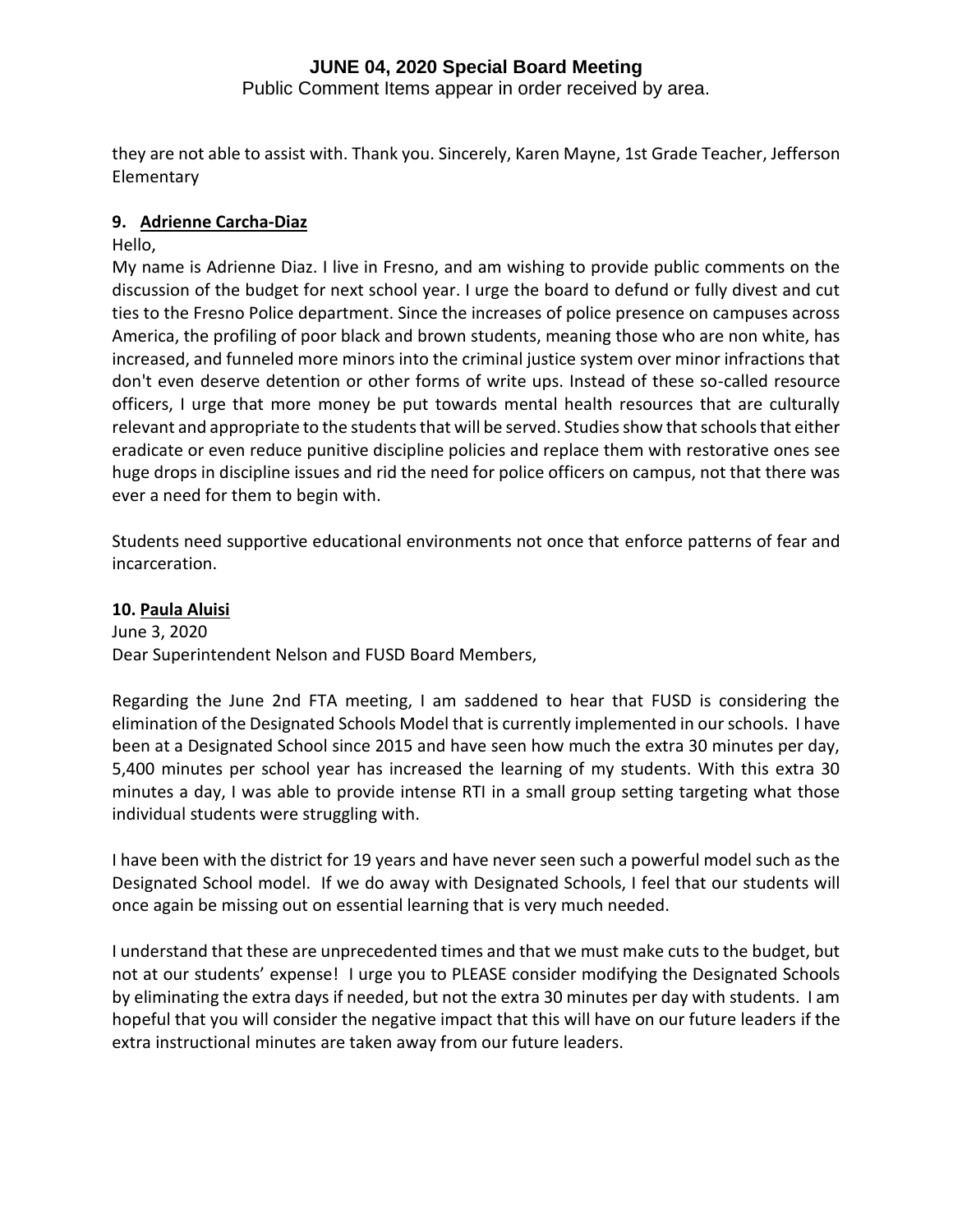Public Comment Items appear in order received by area.

I appreciate your time in reading this and I hope that you will consider my suggestions. Paula Aluisi, Third Grade Teacher, Wolters Elementary

## **11. Rosa Lopez**

Good evening members of the Board and Superintendent Nelson, it is with great concern that I am taking the time to advocate for our students at Wolters elementary. It is deeply concerning the idea of designated schools being disestablished from our system. As a nation we are in unprecedented times, but taking extended minutes is not the solution. Our students at Wolters will have 5,400 minutes taken from them. The additional 30 minutes with students allowed teachers to implement small group instruction in our reading and math block.

I have been with the district 18 years and have never seen a greater impact than the additional 30 minutes. Take the 10 additional days of teacher planning 4,800 minutes but keep 30 minutes for our students.

According to our FTA meeting, the 27 million will be used to help offset shortfall and put back into the healthcare fund. 15 million will go back to students. I would like for language to be used to protect and continue the extended 30 minutes a day for our students.

Board Members please consider modifying the designated model. I understand that elimination of designated schools could be a possibility in 2021/2022 and 2022/2023 but allow a year of transition and modification before completely taking it away. Rosa Lopez, 3rd grade teacher, Wolters Elementary

## **12. Elisabeth Robledo**

Due to public scrutiny over the years for the use of educational resources allocated to local law enforcement in order to provide funding for non-educational services, and considering a budget which will include cuts to educational resources, please consider acting proactively and terminate the district's contract with law enforcement; in order to assure the public, stakeholders that our educational dollars are available for educational programs, resources and services. Thank you for your time and consideration. Sincerely, Elisabeth Robledo, Teacher

## **13. Karen Crozier**

West Fresno Christian Coalition, Mrs. Katherine Crozier Pending Budget Cuts – Unscheduled Oral Communication

Dear President Thomas, Board Members, and Superintendent Nelson:

The West Fresno Christian Coalition (WFCC) is writing to again thank you for your leadership and commitment serving the District and to share our support of the Board adopted A4 Taskforce Recommendations developed under the leadership of A4 Executive Director Wendy McCulley. The A4 Initiative is an excellent example of FUSD's commitment to equity, diversity, justice, and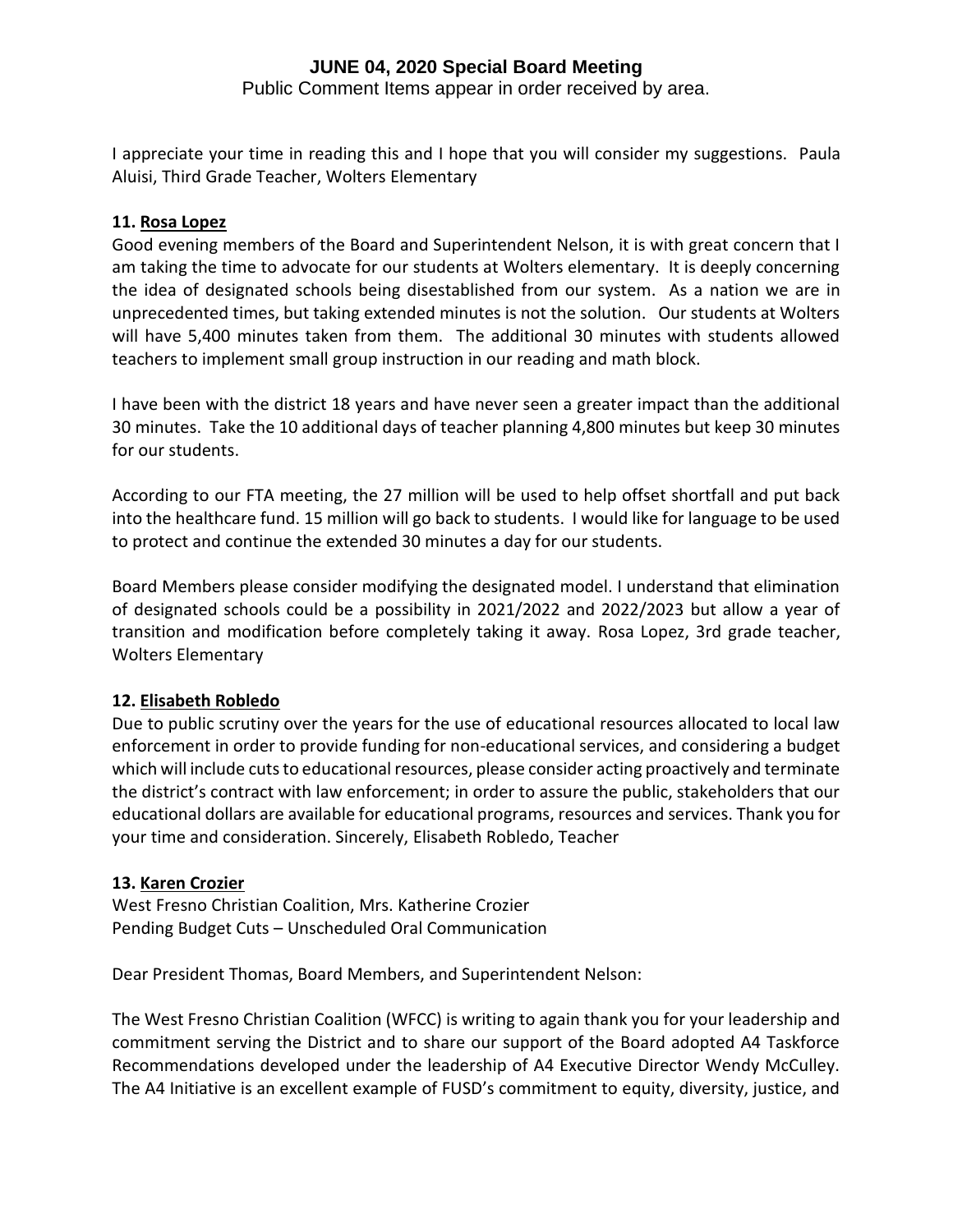Public Comment Items appear in order received by area.

inclusion for all students. We look forward to furthering our collaboration with the District's ongoing planning and support measures leading to successful systemic implementation of the A4 Task Force Recommendations throughout the District.

Presently, our key concerns are with the impact certain budget cuts may have on the A4 office, its capacity, and program supports. An exemption from cuts for the A4 office and its efforts can be a maximal means of continual A4 educational program experiences while facilitating the systemic implementation of A4 Taskforce Recommendations measures into African American students' learning experiences during the regular school day in classrooms and on campuses. And, viable program supports reflecting encouraging cost-benefit outcomes can include mandatory attendance in current A4 programs for underachieving African American students to bolster their achievement. Your consideration of these concerns is appreciated.

In conclusion, as a group largely comprised of former and current educators, we support A4's Theory of Action and subsequently share their conviction that direct structural support and the mitigation of systemic barriers to achievement will accelerate **(250-word limit reached)**

## **14. Hannah Esqueda**

As a student growing up in Fresno Unified, I never understood why we had police on campus. A School Resource Officer implies that they are there as a resource or asset, but for who? It definitely was never a benefit for me and my fellow students. I never felt like I could talk to them, or even approach them. They didn't make me feel safer, if anything their presence on campus caused me anxiety.

Today, I have the honor of working alongside Fresno Unified students as part of my job at a nonprofit. They constantly talk about feeling unsafe around police, feeling anxious and distracted. So why are we continuing to pay for a police presence in our schools? It's been hurting Fresno Unified students for decades.

Eventually, my husband and I will start our family here. We'll send our kids to Fresno Unified Schools because this is our community. We don't want to see cops on campus for this next generation. It's time for FUSD to defund the police and remove them from our schools. Reinvest all those millions in resources students want -- counselors (academic and emotional), librarians and nurses. Help make Fresno Unified a healthy and safe space.

Thank you, Hannah Esqueda Freeman, Fresno High Class of 2009, Go Warriors! (559) 367-7158

# **15. Daniele Beall-Larsen**

To Superintendent Nelson, the FUSD Board of Trustees, and Fresno Unified Community

In 2014-2015 Fresno Unified took on the brave endeavor of making ten low performing, high poverty, and high English learner elementary schools into Designated Schools. There was a lot of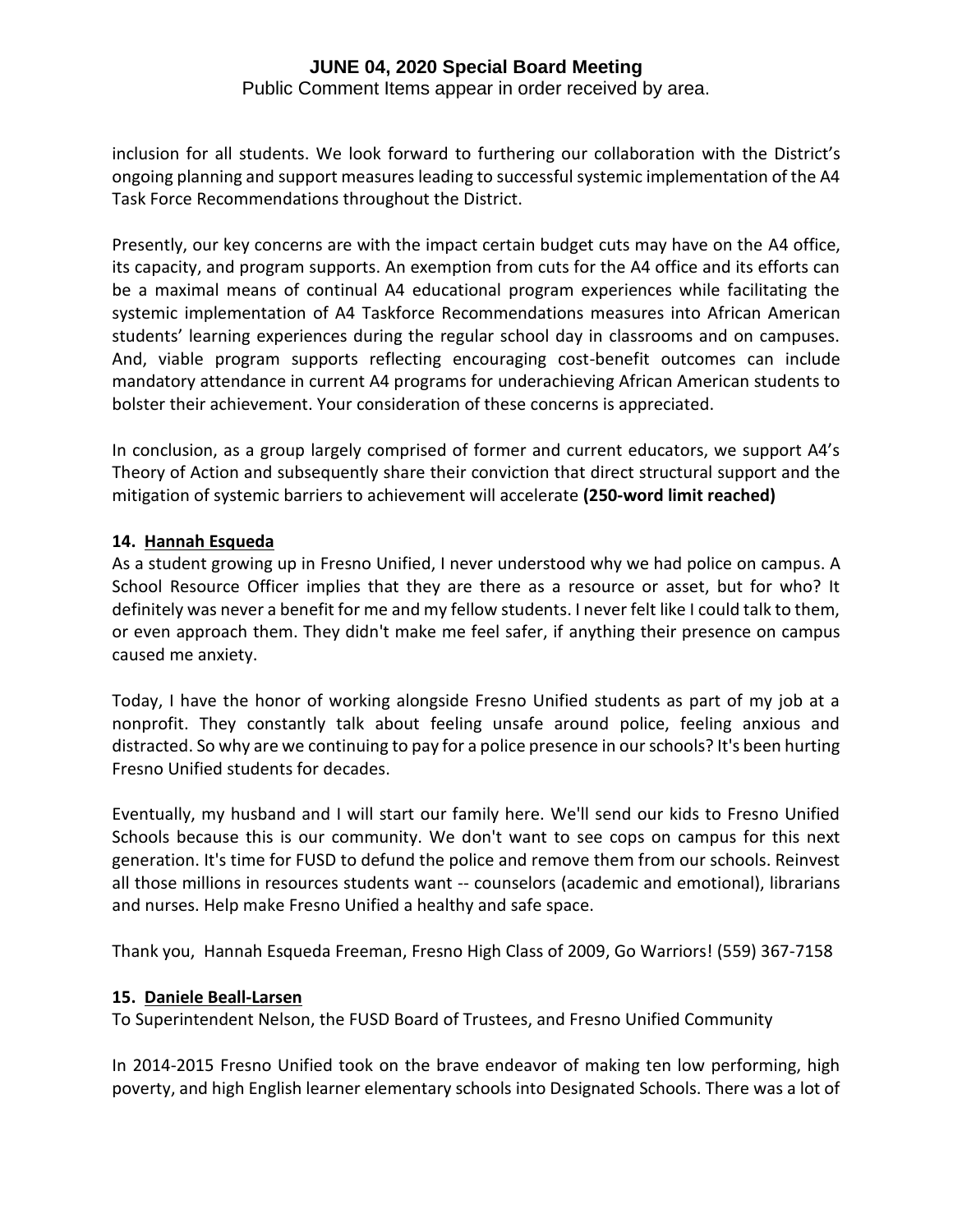Public Comment Items appear in order received by area.

excitement, but also anger and division amongst FUSD teachers. The District had a vision that not everyone could see yet; despite disputes, the District pushed forward in 2015-2016 and added 20 more schools for a total of 30 schools. Gaining steam, the District added ten more schools in 2016-2017 making a total of 40 designated schools. Since then, there has been a lot of division amongst FUSD teachers and questions as to whether designated schools were working, but the data has shown that this Designated School "Experiment" is working; low performing schools are growing! Since then, the district has opened this opportunity to more schools. Students are gaining over an extra year of instructional minutes by the time they reach 6th grade and teachers are given the time to be innovative like never previously incentivized. At the end of 2019 every designated school showed growth, an almost unheard-of endeavor. Due to the success of initial implementation, teachers at these schools began to grow comfortable with being designated and felt that the district would never want to undo this great success. Come the Covid-19 pandemic, everything changed. The extra instruction time and meeting time abruptly ended. Slowly but surely, teachers started meeting again and kids started connecting with teachers, **(250-word limit reached)**

# **16. Pedro Navarro Cruz – Voice Message**

Hello my name is Pedro Navarro Cruz I live here in Fresno CA I went to school in Fresno unified School Graduated Bullard high school 2008 But yeah I just really share the same sentiments as a lot of folks throughout the country and here in Fresno as well And that is I would like to see the cops removed the Police Department removed from our schools I feel that money could be invested In our youth in a more productive way And the police is not really serving a perfect. The police department is here, by in case of an emergency but we do not need to be spending so much money on a department which is overly funded and our youth are underfunded. So please look for ways to better serve our youth. Thank you.

## **17. Mario Manganielo – Voice Message**

Hello, my name is Mario MANGANIELO, I am a resident of Fresno. I am calling about the issue of funding from Fresno Unified to the police and I don't believe Fresno Unified should fund the police anymore. A great example is uh, I was working with uh, great schools from 2016 – 2018 and if kids don't read at grade level by grade three they have a 75% chance of dropping out of high school and millions of dollars where given at the police and those monies could have been stayed in schools and they could of helped out those kids in kindergarten to third grade that need help reading. So I think that is a much more important are that the money could go to and plus the police already have a ton of money and a ton of funding.

# **18. Jonel – Voice Message**

I surely don't feel that Fresno Unified should be paying any cops. Um uniform uniformed cops on high school campus…… if you want to see a better future for the kids invest in the students that money that you are giving for the cops, invest in the students…...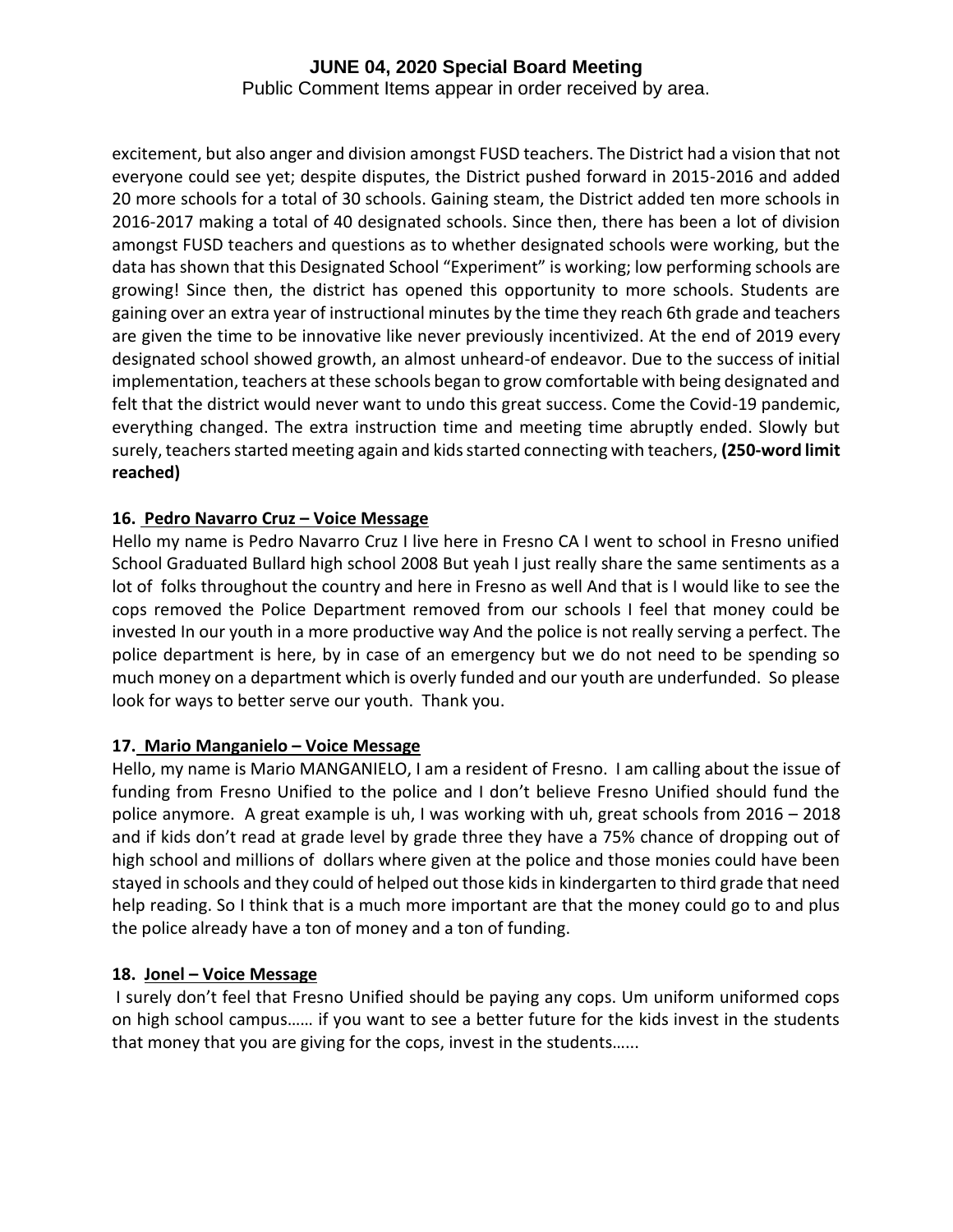Public Comment Items appear in order received by area.

## **19. Anonymous – Voice Message – No Transcription due to Anonymity**

#### **20. Alexandria Ramos OCasey – Voice Message**

Hi, my name is Alexandria Ramos O'Casey, I wanted to make a comment regarding budget priorities. Fresno Unified currently pays for full uniformed cops on all high school and middle school campuses. This is unacceptable. Fresno Unified Board of Trustees will be discussing these budget priorities, so I want them to know that we need to prioritize investments in youths and not cops. Many other districts are completely eliminating their contracts with there uh, with there police departments and I hope that Fresno Unified will do the same. Thank you so much.

## **21. Marissa Corpus**

FUSD Board,

As you have known, the police in our schools have no place. They have not provided a safer campus for students but rather have left students feeling uneasy walking past them in the hallways. As frequently visiting schools for my job I have overheard countless conversations in the office of students being harassed by their campus police and campus staff only listening to the police rather than the student. Never have I heard these conversations refer the students to a counselor or school psychologist. I trust that you will remove police from all of our school campuses and allocate the funds to resources our students actually need. Thank you,

## **22. Kenisha Daily – Voice Messager**

Hi, my name is Kenisha Daily, and I am an educator. Um, I am calling to discuss the budget priorities. I was hoping you could talk on the matter of police in schools. Um, fully uniformed police officers on Fresno Unified campuses that have, that know that negatively effect students of color and it encourages broken window policing. You need to reassess that reevaluate that and use that money towards helping or benefitting our students.

#### **23. Kayana Suniga – Voice Message**

Hello, my name is Kayana Suniga Carluchi I'm here to discuss budget priorities for 2020/2021 in regards to the budget as to make decisions and to having more PD in our school systems, and the unified school systems of Fresno even the high school and the junior high school. My opinions and uh my platform that I would like to utilize today is that I would ask to fund more counseling, fund more youth uh programs, let's put more money into the schools instead of into the police department. Personally, I attended a high school and a junior high school that did not have neither a police department on site or anywhere even near the school in general. We had counselors who acted in place of any police that was necessary. The only time the police or any emergency personnel first responders were called that in a state of a medical emergency. Personally, I do not believe that police need to have a station or department in a school system, period. If you could please take note of all of our messages, our plight and our emotions. We are here for the people we are here for the children; those are our future. My children do not need to walk and live in fear and go to school in fear, knowing that a police department is on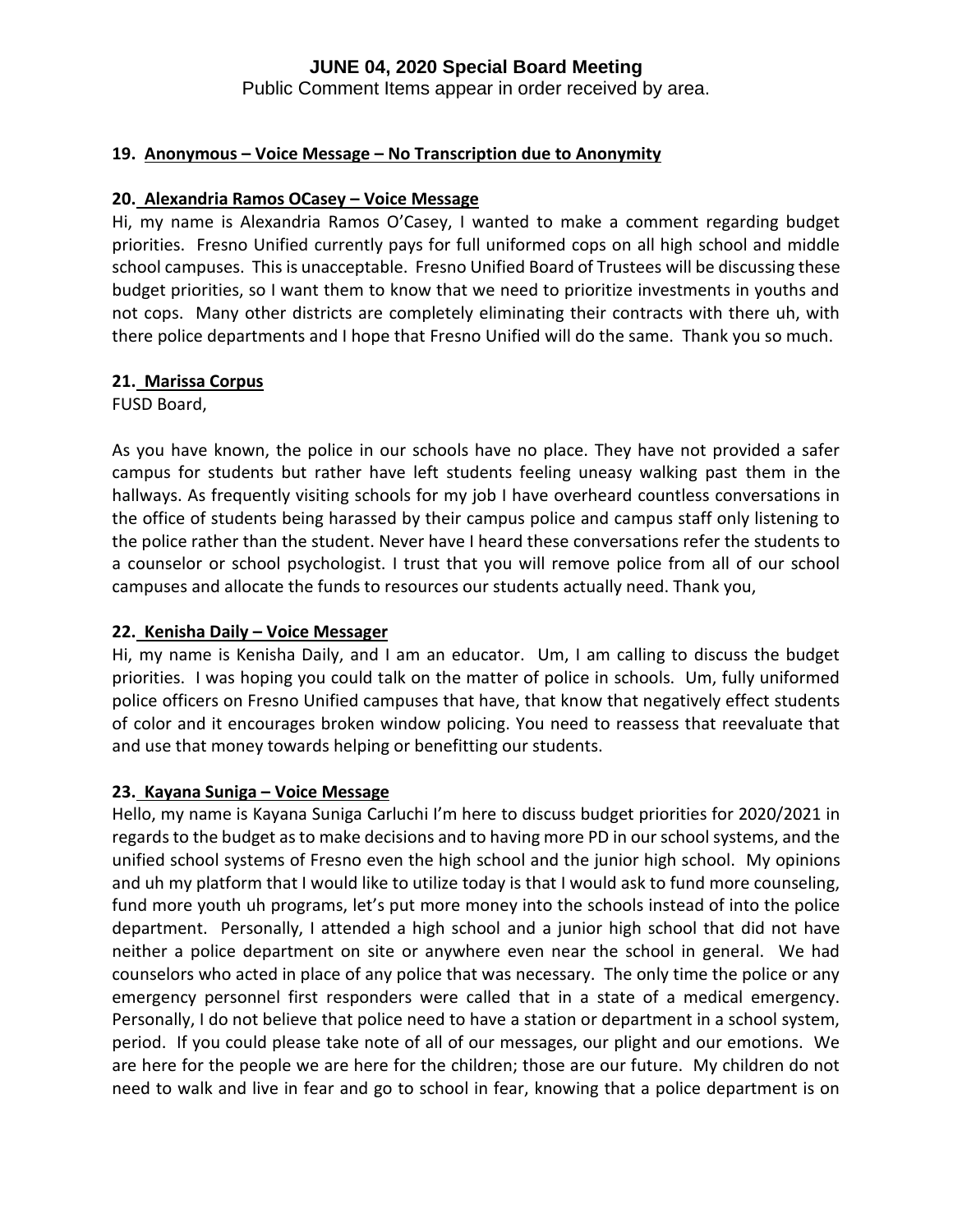Public Comment Items appear in order received by area.

campus. Because our culture did not grow up knowingly welcome the police, we were taught to fear the police. So, my children do **(250-word limit reached)**

# **24. Grace Miller**

Dear Fresno Unified Board of Trustees,

My name is Grace Miller, and I am a college student and taxpayer in Fresno. I am writing to urge the Fresno Unified Board of Trustees to end contracts with cops on FUSD campuses. As we have seen within the past few months, police do not keep people safe. Police target, harass, assault, and murder Black and Brown people. They uphold white supremacy, and they are a source of violence in Fresno. It takes little research to know that Fresno PD are notorious for killing and shooting unarmed Black and Latinx people in Fresno. And as we can tell from the past few days of protesting, people are paying attention. I and countless other Fresno community members are paying attention.

Again, I urge you to end contracts with Fresno PD, and to no longer allow police on campus. Schools are where students go to learn. Cops do not ensure student safety, and instead, make a small group of white people feel safer. Students deserve a learning environment that is free from police intervention and harassment. You wonder what you can do to serve "at-risk" kids- you can start by cutting spending on police and redirecting those resources into your students.

Thank you for your time. If you have any questions about statements in this email (that cops target and harass Black students and students of color, that police do not make us safer), please contact me. I would be happy to share educational resources **(250-word limit reached)**.

# **25. Elena Harvey**

Hello,

The upcoming FUSD budget MUST prioritize the wellbeing, educational needs, and care of students, specifically Black students and students of color. FUSD must follow the example of Minneapolis Public School District. They must CUT TIES with the Fresno PD, and INVEST in Public Health approaches to Public Safety. I want my tax dollars working for schools where all students feel respected, safe, and cared for. Not to help fund a militarized police force that is not equipped nor trained to care for students of color.

Sincerely, A white resident of North Fresno, Elena Harvey Collins , [http://www.elenaharveycollins.com,](http://www.elenaharveycollins.com/) 216 470 8761

# **26. Adam Harrison – Voice Message**

Hi, my name is Adam Harrison I'm just calling because you guys should invest in youth and schools instead of systematically racist police environment. I mean it's common sense. Thank you, bye.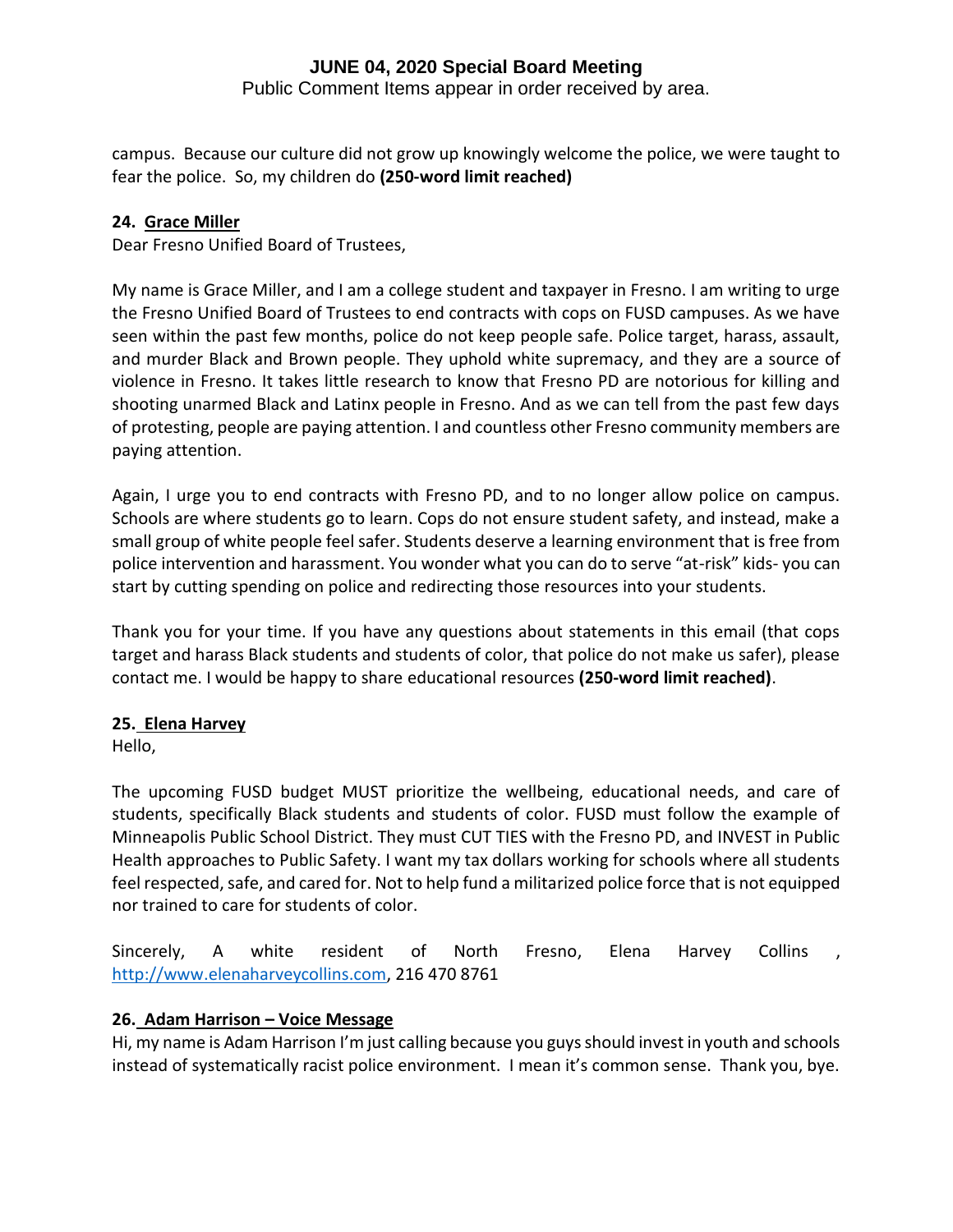Public Comment Items appear in order received by area.

## **27. Joseph E. Gonzales – Voice Message**

My name is Joseph E. Gonzales Item number 281959252. I'm calling on behalf of Burroughs elementary. I feel that they need to stay a Designated School to help our students with the programs that they need. I only have two children that go to Burroughs. I feel all the programs that are designated to us will be beneficial to them in the future and in their careers. So, I would appreciate it if you'd take the time and help our school stay a Designated School. Thank you.

## **28. Thien Dang – Voice Message**

Hi, my name is Thien Dang, I'm leaving a comment regarding the budget priorities for 2020/2021, uh the school priorities, the budget priorities. I would like us to defund the police surveillance and instead re-appropriate or direct more of our funding toward school counselors, mental health professionals. I am a former Fresno Unified School District student and also an employee, and um, I think the health of our students will thrive if we focus on their holistic well-being instead of investing in this stronger police presence. I feel like this strikes fear and also triggers trauma, especially those in minoritized communities. Um, so that was the case for myself as well as other people, so please redirect more of our funding towards mental health professionals on our Fresno Unified School District campuses.

# **29. Brooke Rowland**

If the money that went to fully uniformed cops on middle on high school campuses went to programs that benefited the youth You wish to protect, you wouldn't have a need for police. Invest in the youth, defund the police.

## **30. Paloma Esteves**

To Whom It May Concern,

My name is Paloma Esteves and I am writing you today regarding budget priorities. Fresno Unified currently pays for fully uniformed police officers on all High School and Middle School Campuses. I believe we should be using the budget to prioritize investments in our youth.

We should have more programs and clubs to encourage our youth to find something they are passionate about. Classes that will help our youth learn trades in addition to the current curriculum. This will help our youth out of the current system that is failing them. Finding something they are passionate about will keep our youth off "the streets" and gear them toward the career/path they are wanting for their future. Thanks in advance for taking this into consideration. Paloma Esteves

## **31. Lisa Gorans**

Dear Board Members,

I was extremely concerned that there has been discussion about eliminating the Designated Schools Program. I am a teacher at Susan B. Anthony Elementary. I have been in education for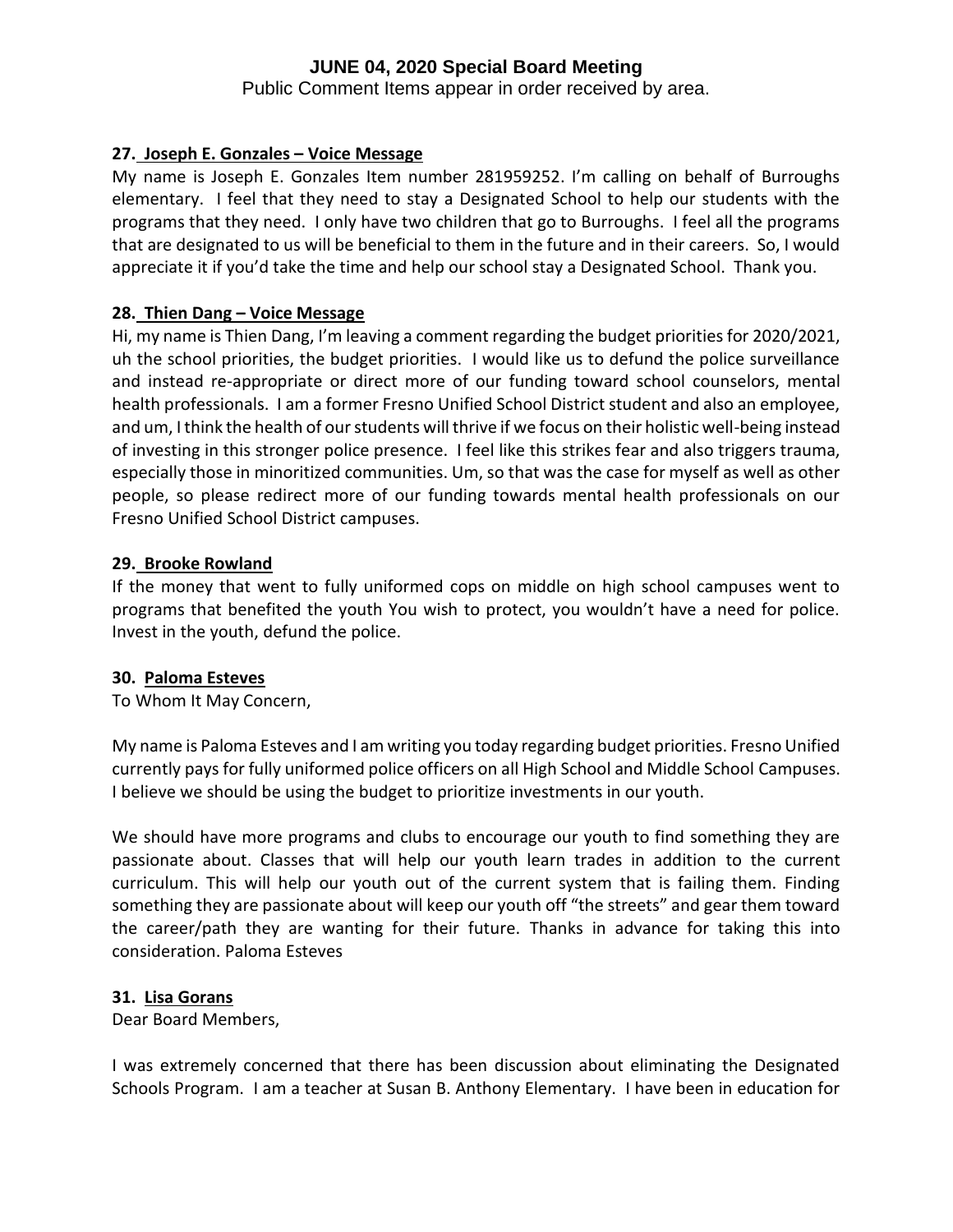Public Comment Items appear in order received by area.

the past 15 years. My most recent three years have been teaching kindergarten at this school site. I have never seen and experienced such poverty and its effects on the students before this assignment. I have had students living in one room hotels with whole families sleeping on a mattress placed on the floor. I have students who do not have books at home, and others that I believe have not held a pencil before coming to kindergarten. Many students are not being fed at home, and their basic needs such as going to the dentist for a toothache, or getting glasses are not being met by their parents. The gaps in schools due to socioeconomics were never so apparent until the Corona Virus hit, and distance learning came about. In my kindergarten class, I had many parents who could not navigate the internet. Parents had to be shown numerous times how to log on, use shift keys, how to access the internet, and find google. Many parents were overwhelmed and ill equipped to help their children at home. The students coming from these environments desperately need the extra 30 minutes of instructional time.

I understand that you will have to make some hard decisions regarding budget cuts. I would rather the cuts be made across the **(250-word limit reached)**

# **32. Alex Orozco**

we don't need cops in schools who disproportionately negatively impact black and brown students. cut ties with fpd and redirect the money towards something that could actually benefit the students. --Alexander

## **33. Veronica Martinez**

## Good morning,

I know you will be discussing budget priorities for next year today and I ask that you consider investing in youth programs and extra curricular activities instead of using your budget to have police officers on your campuses. With the current situation in our country, now more than ever we need to invest in our youth, who are the future of our country. Thank you. Veronica Martinez

## **34. Estevan Gutierrez**

Enough is enough. Law enforcement on campus does not equal safety. Invest in youth resources like mental health programs, counselors, leadership development.

Defund police patrol on all campuses! We've seen very little to zero success in law enforcement presence on campus in terms of student safety and violence prevention. On the contrary, we've seen more Black and Brown students shuffled into the school to prison pipeline by the masses!

#CounselorsNotCops #InvestInYouth #JusticeForGeorgeFloyd

## **35. Carolina Garza De Luna**

The world has come together over policing around the globe! Fresno PD took a knee with BLM and so should the board. Follow through with that knee and defund policing at our schools. No school cops next year or evermore! Replace with peer mediation and counselors of many disciplines and POC. Carolina Garza De Luna , FRESNO UNIFIED PARENT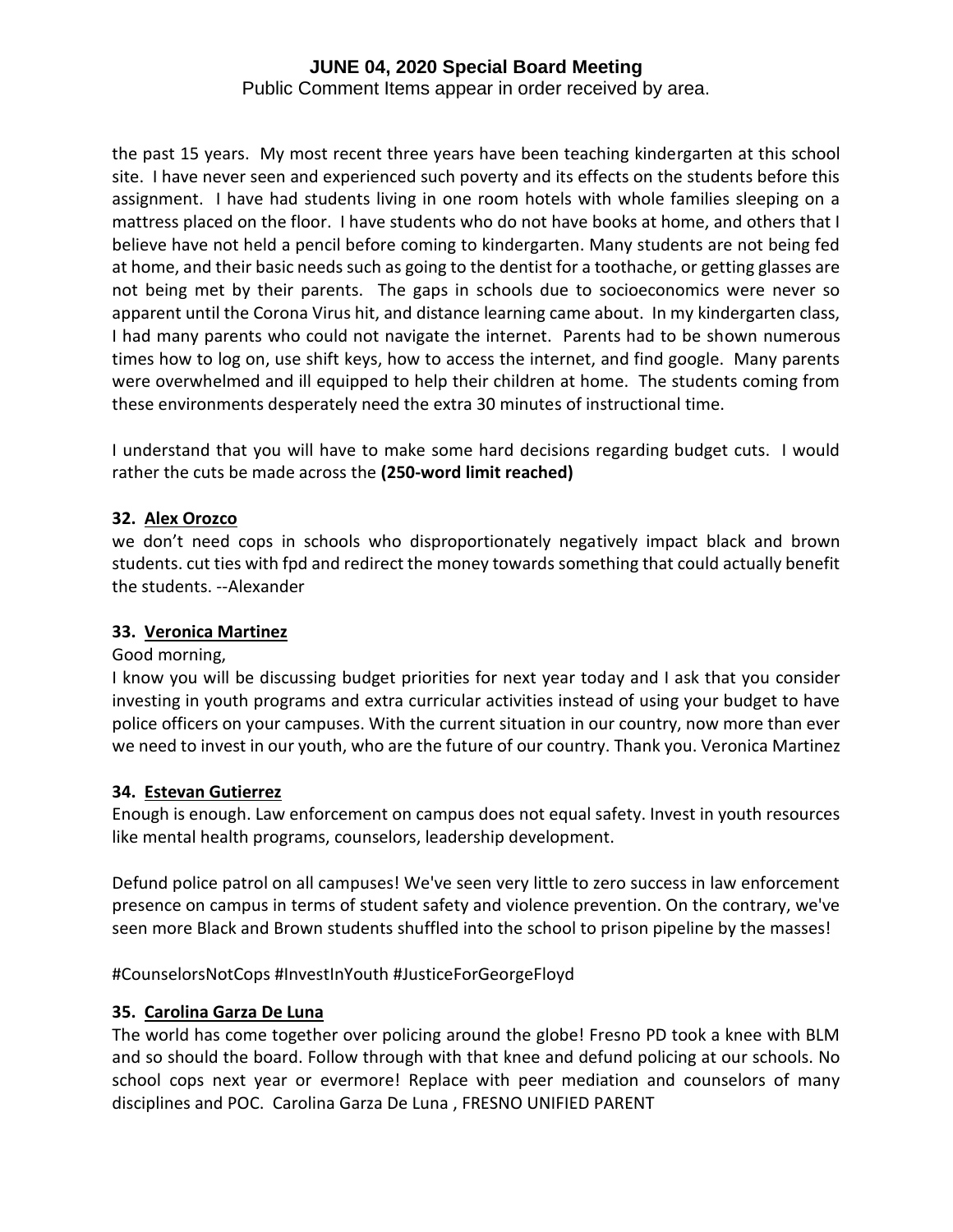Public Comment Items appear in order received by area.

# **36. Elizabeth Abina**

To whom it may concern:

We need to prioritize investing in our youth rather than cops. I strongly disagree with the community continuing to over fund police but underfund the schools. Students deserve to have adequate learning materials and adequate allocation of funds. Fresno unified SHOULD NOT contribute to the funding of police. Best, Elizabeth Abina

## **37. Maria Guzman**

Hi,

Before deciding the budget allocation, consider hiring more social workers and counselors for FUSD. Counselors rarely get to interact with all of their students due to their large caseload. In response to our current situation, more mental health professionals need to be added on the school site. Thank you, Maria Guzman, Includer. Learner. Input. Intellection. Connectedness

# **38. Michael Dominquez**

Greetings esteemed Trustees,

For the coming years our city and our district needs to reassess where our funding lay. We must DIVEST from law enforcement involvement within our schools and instead DIVERT funding to counselors, mental health and physical health services, social services and support, and other programs that work to build up our youth. Our youth should be an investment and NOT a group to be surveilled and monitored. Police presence and involvement can only serve to address the symptoms of an issue. Rarely, if ever, does police involvement turn our youths' lives around. We need intervention and prevention, no reactionary discipline which does not benefit our students. Kind Regards, Fresno Citizen and Educator, Michael Dominquez

## **39. Dolores Ayala**

Hi, my name is Dolores and as a former FUSD student, I call on the Board to establish a budget that prioritizes our students well being by allocating funds to culturally responsive behavioral health services and mental health support.

Our students deserve to have access to psychologists, social workers and counselors who have a deeper understanding of what their lives outside of school look like. Focusing on schoolwork can be hard if things at home aren't going exactly the best and not having a trusted adult at school to confide in and process these experiences and emotions can make focusing so much harder. I know that during my time as a FUSD student, not being able to have a school counselor who understood what I was going through at home made it super hard for me to focus and actually engage in my classes. If I had an adult who understood my situation and helped me learn healthy coping skills, I could have done so much better academically.

Our students deserve support from mental health professionals who can meet them where they are at and help guide them through their struggles. They deserve to feel safe, heard and supported. They deserve to thrive, and they'll only be able to thrive if their whole wellbeing,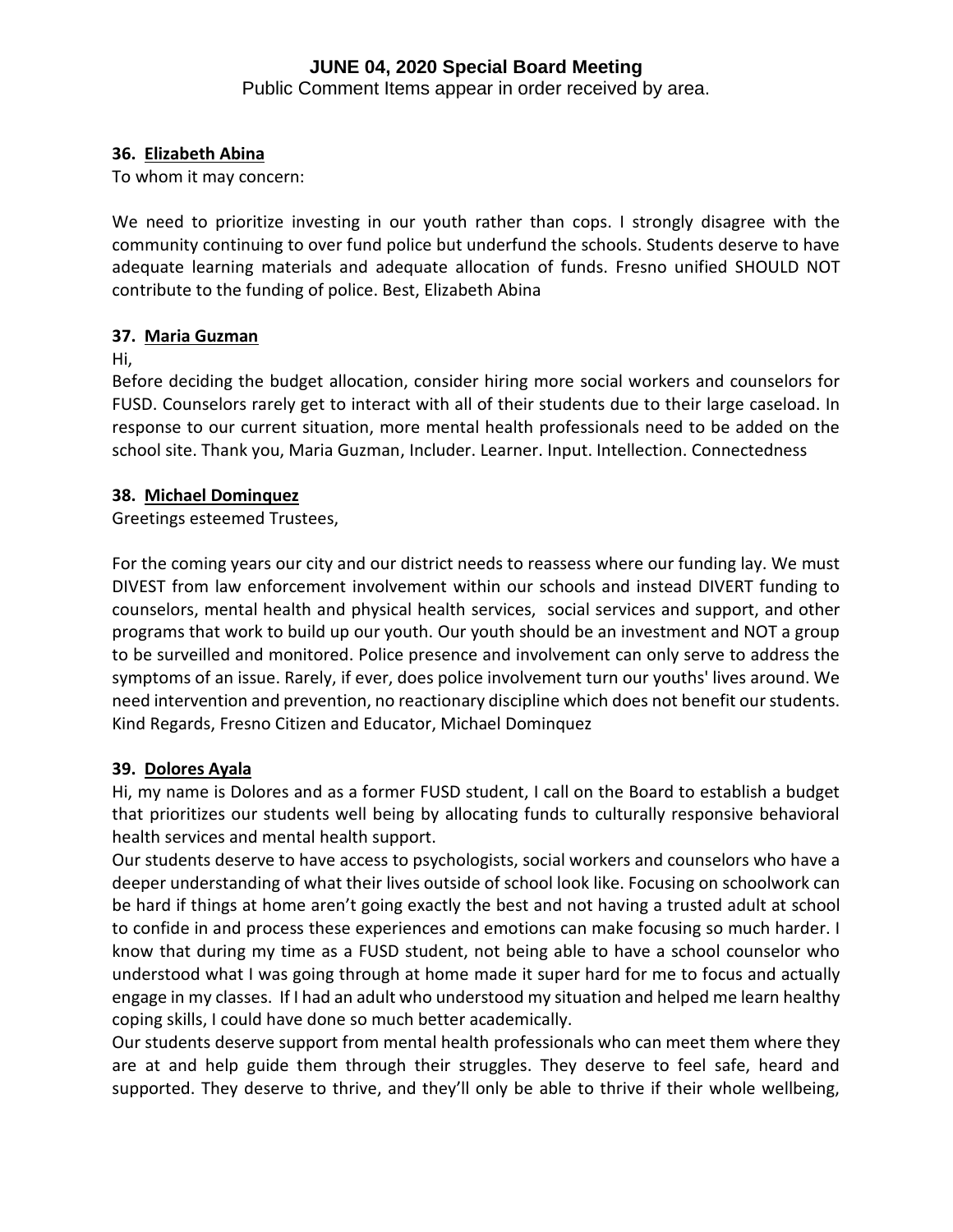Public Comment Items appear in order received by area.

including their mental wellbeing, is prioritized. Our students deserve better to be seen as a whole person.

## **40. Krystal Morin**

My name is Krystal Morin

Keep cops out of our schools. Invest in the YOUTH. Invest in culturally responsive mental health services. Invest in the arts and after school programs and parent engagement. Do not let FUSD enable and be complicit to a system that targets Black and brown students, especially when lives are at stake.

## **41. Jennifer Rojas**

Fresno School Board,

I am urging you, as the oldest of 5 siblings, as a youth service worker, as a FUSD alumni, as a community member, as a human please get cops off our campuses. End the contracts with Fresno PD and do not give this overly funded entity another dollar.

I have heard countless stories of young people being criminalized while at school. It is an injustice to go to school, a place of learning, and not feel safe. It is an injustice to all of us when schools center discipline and not healing. Funnel our students to healing centers and not prisons.

Fresno PD has shown us time and time again that they do not serve us, have you listened? Given the current moment, maybe you're listening now. Police and safety are not synonyms. Please, reimagine what safety can look like for our students. Please make schools places for thriving. en comunidad siempre, Jennifer Rojas, 93702

# **42. Cesilia Acevedo**

My name is Cesilia Acevedo and I am calling to provide a public comment on the "Budget Priorities" as a concerned FUSD community member to urge the Fresno Unified school district to:

- 1. Terminate contracts with our local police department
- 2. End regular presence of cops on both middle school and high school campuses
- 3. Invest in our youth by having school staff that are trained to ensure safe and positive school climates like counselors, behavior interventionists, schools aids and other support staff. Staff who prevent and address safety concerns and conflicts while also addressing root causes of conflict and disruptive behavior using holistic and restorative approaches.

School safety does not mean we need to have cops on our campuses. We need to invest in the development of our Youth not their policing. Thank you.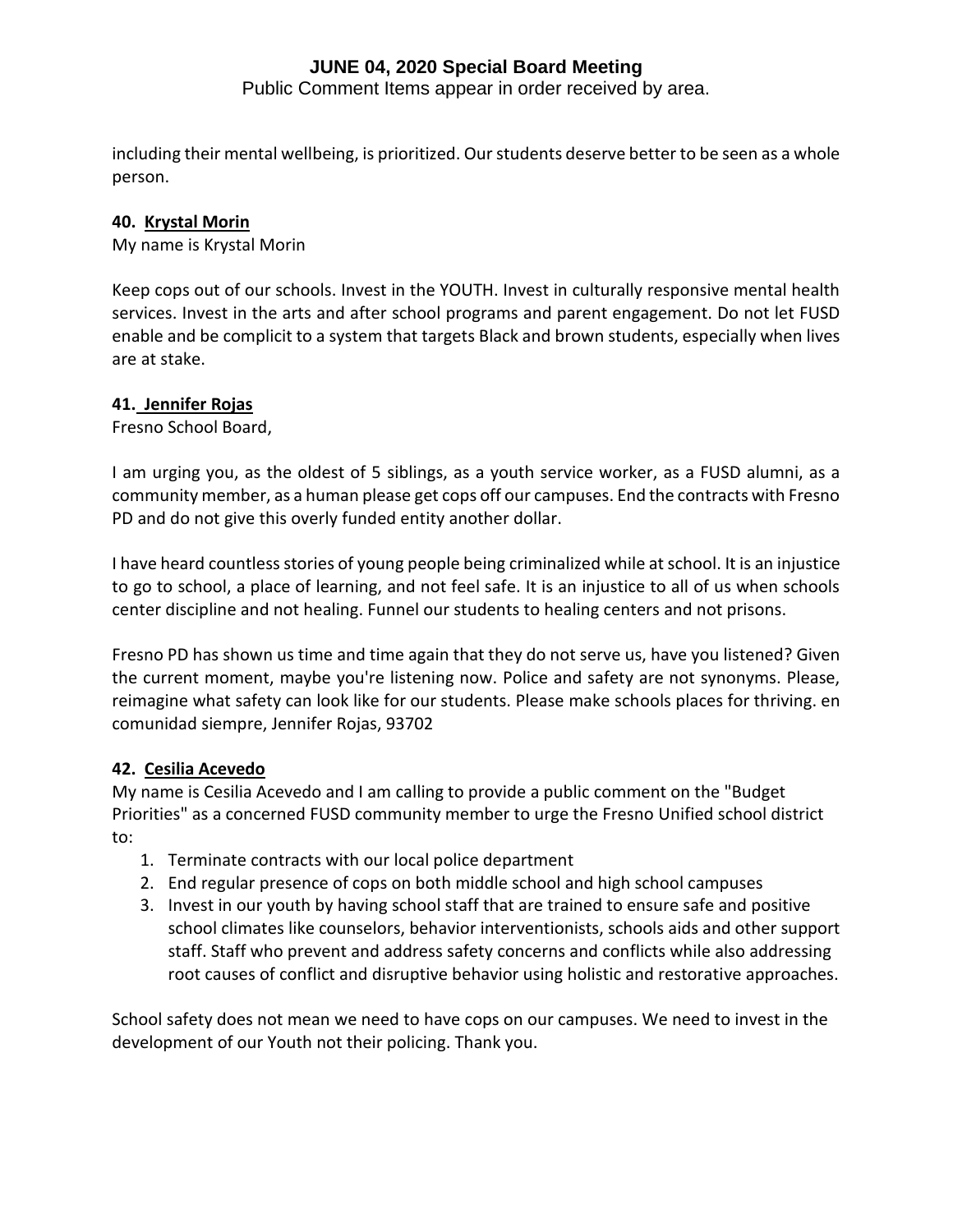Public Comment Items appear in order received by area.

# **43. Zoe Poole**

Fresno Unified pays for fully uniformed cops on all high school and middle school campuses. That is a gross misuse of funds that could be invested in the students/youth programs. I and many others are fed up with money being used for things like clothing cops and not used for creating a better school/life for our youth. We demand that you officials invest in youth and NOT cops. #counselorsnotcops. Zoe Poole

# **44. Inaudible Name – Voice Message – Did not Transcribe due to Anonimity**

I'm calling for budget priorities 2020 to 2021. I believe that our school district spends way too much money on police enforcement in schools when that money could be prioritized elsewhere. I believe that the money should be spent on supporting staff, supporting teachers and students, the enrichment activities, more counselors more nurses this is what our students really want. I would really like for you to reevaluate how much money you give to our police officers.

# **45. Steven Barcelos**

Hello,

I would like to express that Fresno unified should cut all the funding for police officers on high school and middle school campuses. Campus officers do not make our most vulnerable students safer. They only ensure that it is easier to funnel students into the prison industrial complex. Please don't use any of the budget to pay police officers.

# **46. Sonia Vargas**

Hello Fresno Unified Board of Trustees,

I am writing to address budget priorities for the Fresno Unified School District, and I am sharing my support for defunding the police presence in our middle schools and our high schools. We need that money to go to counselors, conflict mediation training for students, mental health professionals, and programs that will increase our student's success and support their education. Please invest in our students and divest in police presence. Thank you for your time! Sincerely, Sonia Vargas

# **47. Juana Meza**

# **Translation by Google Translate**

June 4, 2020 Attention: President Keshia Thomas, Board of Directors, and Bob Nelson

We have received from a very good source a news that has us very concerned and outraged. The Teachers Union has stated to its members that they have reached an agreement with the Fresno Unified District that a significant cut of nearly \$ 20 million will be made, eliminating the additional 30 minutes of instruction to each of the designated schools. . These designated schools, with the intervention program, are supporting our low-income English Learners to achieve the required academic level in the subjects of Reading, Writing, and Mathematics. We know that the top 10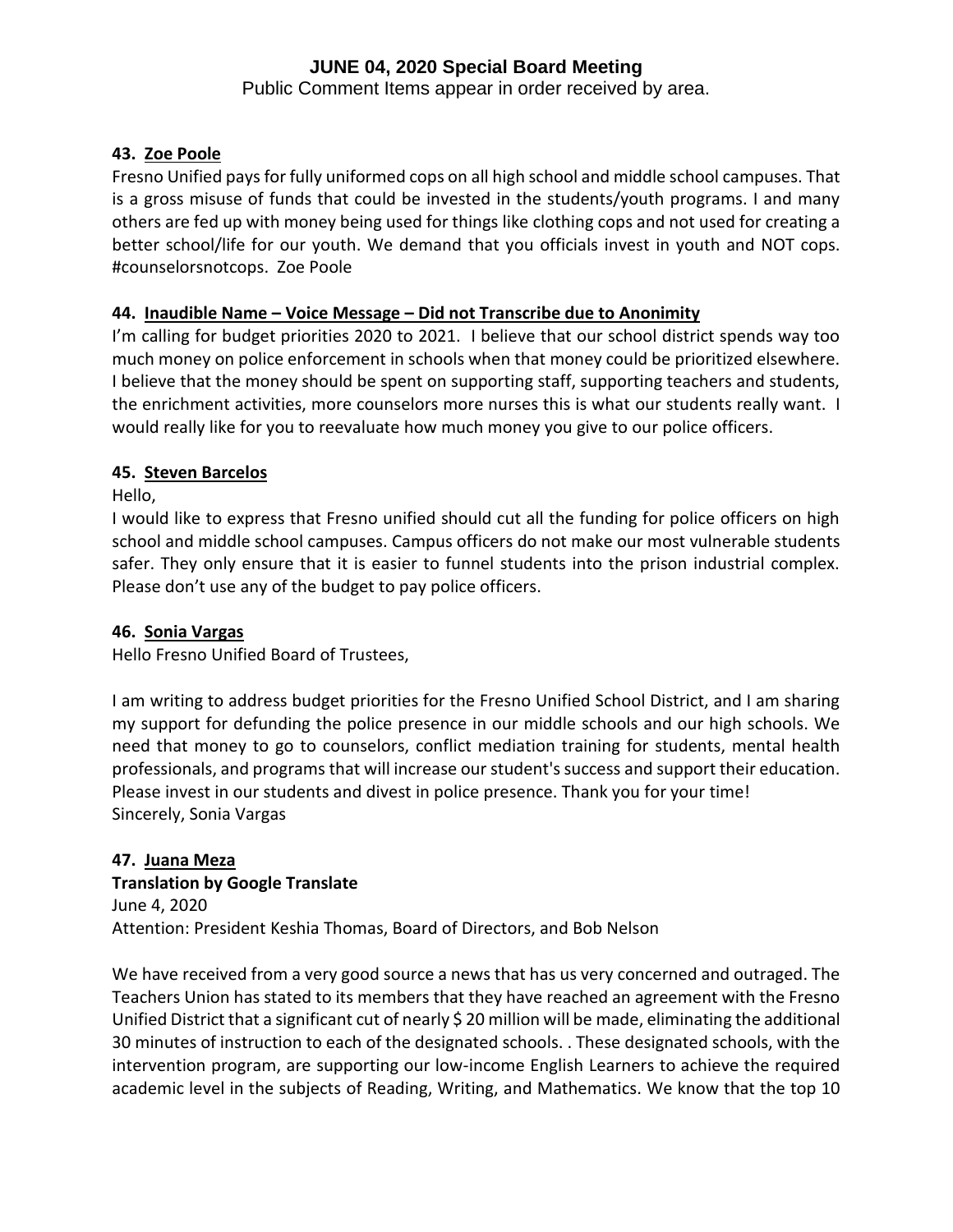Public Comment Items appear in order received by area.

schools that have had experience with the additional resources (Designated Schools) have improved their scores by more than 10 points above compared to the other non-designated schools in math and 21 points more in Language Arts.

According to our source, these funds want to be used to give them a 1.5% salary increase for teachers, which outrages us for the reason that our children with high needs will be severely affected if this proposal is approved.

Please kindly ask that you as a member of the board and our representative support us and DO NOT approve of this proposal.

# **48. Sam Retton**

Good afternoon.

I am a Fresno transplant, originally from Madera, and have lived here for seven years with no intention of leaving. That being said, I am concerned that FUSD is spending money on uniformed police for middle and high school campuses when I know, as someone with a history of lobbying in Sacramento for more funding for education, that money is tight and students are in need of resources like mental health services, food, technology, and textbooks.

Given the political climate and the growing number of killings of Black and Brown people, I highly encourage you to divest from Fresno PD and invest more in Fresno's youth. I graduated from Madera South High School just ten years ago and already, I have seen it go from a fairly open campus with four campus security officers students knew by name to a maze of locked chain link fences and a larger police presence. This is a waste of precious funds and is in no way preparing kids and teens for college, trade school, family life, or anything else, save maybe jail. Do your part to end the school to prison pipeline. You owe it to the youth of your city.

## **49. Elisha Mendoza**

The school board needs to invest more in student's education and not police on campus. Invest more into our school's counselors (academic AND emotional). Invest more into resources for English Learning students (bilingual teachers,textbooks in native language, bilingual counselors). Invest into better nutritional options for student's meals (ask the students what THEY want to eat and work from there). USE MONEY FOR THE STUDENTS STOP FUNDING POLICE!!

## **50. Jennifer Arellano**

Hello,

My name is Jennifer Arellano and I am demanding the removal of police officers from all FUSD Middle Schools and High schools.

Police presence in schools has significantly increased in both middle schools and high schools while the amount of school shootings has also increased. Police presence in schools has counterproductive effects and actually hurts our students more. When a police officer is present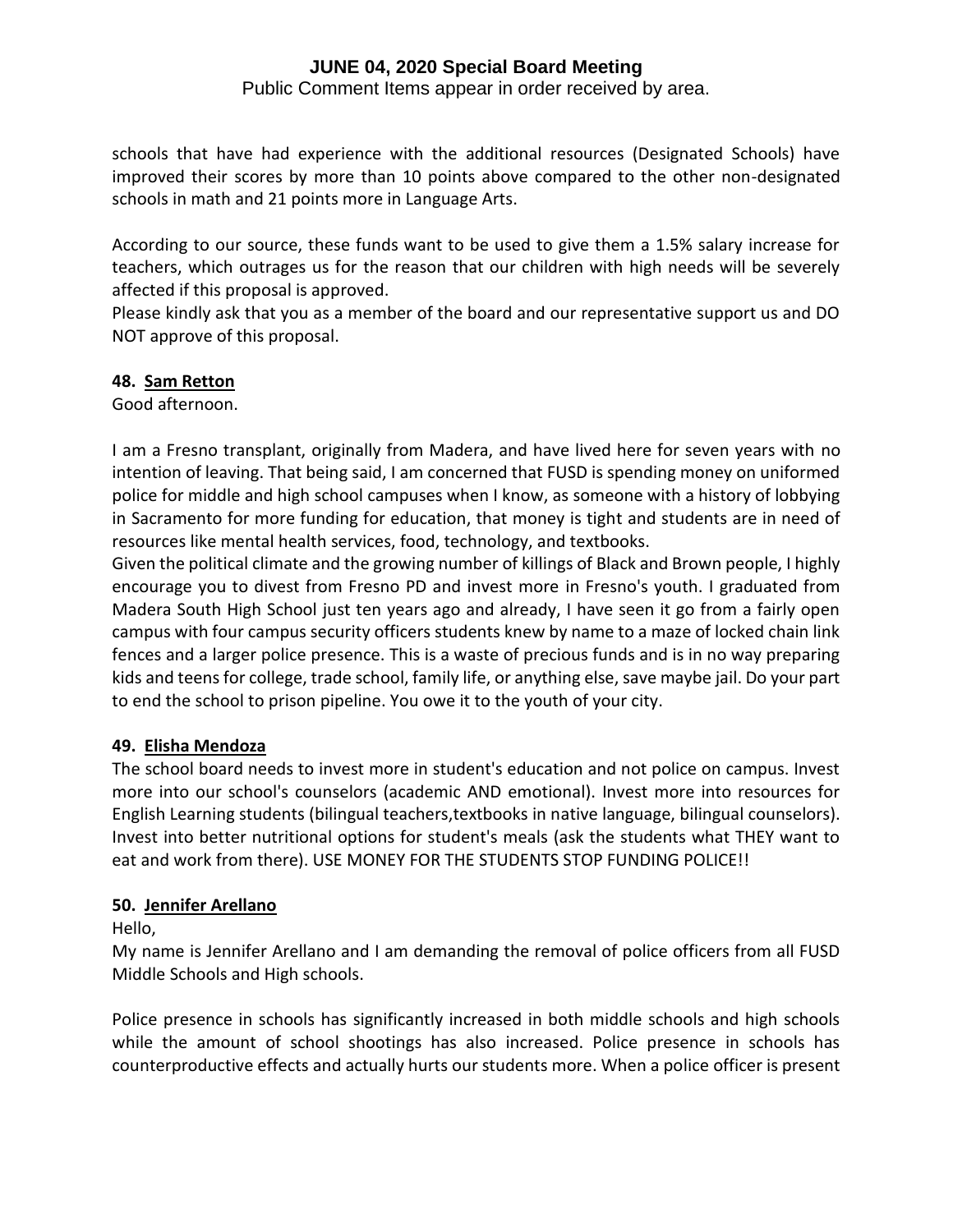Public Comment Items appear in order received by area.

in school campuses, teachers and other staff are likely to defer students to them for "disciplining," instead of de-escalating the students, a skill that is necessary in life.

As part of my prior employment, I was in schools in which I witnessed with my own eyes the criminalization of a student who was escalated by their own teacher. The student was held in a "restraint," and was criminalized by the "Student Resource Officers." While the middle school student cried in pain, one of the school officials threatened to put him in handcuffs. This incident took place at Gaston Middle School which is an area that is known to be over-policed and predominantly home to persons of color. That incident I witnessed was traumatic to the student and not handled in the students' best interest or safety.

Police officers receive 120 hours of training using force for every 8 hours in conflict resolution. Children experience trauma everyday in their homes, in their neighborhoods and in their schools. They need a person who is going to help them with conflict resolution which is something that will help **(250-word limit reached.)**

# **51. Reyanne Contreras**

As a child I was raised in the fusd and and can tell you now it's not what it was before when I was raised.Short funding has caused layoffs, program cuts and activity cuts. FUSD need to unite with the local and universal movement and minimize or cut the usage of Fresno Police Department overall. As a community member I don't want my tax payer money for education going to the Police department on top of the millions they receive from expenditures. Cuts should be made and GO TOWARD THE YOUTH not the Fresno Police Department. - Reyanne Contreras

## **52. Cecilia Barbosa – Voice Message**

My name is Cecilia Barbosa I am calling you regarding the budget priorities for the 2020 2021 academic year. I demand Fresno Unified to prioritize investments in youth not in cops. Money should go into investments in counselors that will benefit the youth not in cops that will kill them.

## **53. Marisa Moraza**

On behalf of Fresno Barrios Unidos, we demand that FUSD board trustees prioritize youth investments and create a budget that is rooted in an equity framework. We call on the board to critically examine funding and to divest from the Fresno Police Department.

Our youth have been adamantly calling for the removal of Fresno PD on Middle and High School campuses. Our youth have faced the harsh consequences of policing on campus resulting in suspensions, expulsions, unwarranted searches, and being pushed out of school. Police on campus perpetuate the criminalization of Black and brown youth.

Students are calling for investments into their wellbeing so they can thrive and succeed in school. Our youth are loudly calling for more counselors, social workers, comprehensive wellness centers, arts programs, healing centered programs and age appropriate and culturally responsive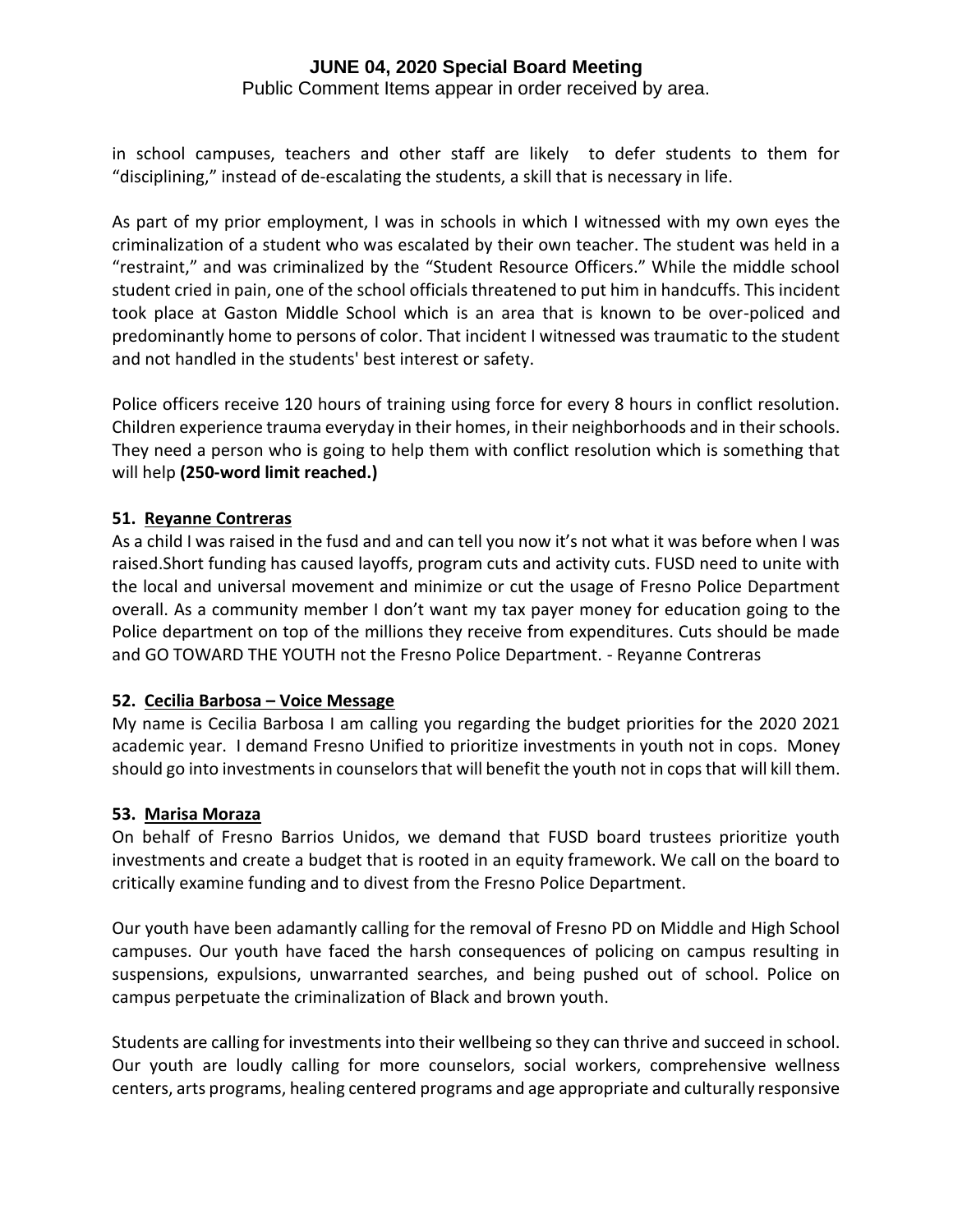Public Comment Items appear in order received by area.

behavioral health supports. We need evidence based and harm reduction centered substance use prevention/treatment and mental health services (clinical and non-clinical).

Now is the time for the district to challenge status quo "safety investments" that do not center the mission of education and instead prioritize punitive and harmful discipline measures for our Black, Latino, Special Education, houseless, foster youth, English Language Learners, and systems impacted students. We MUST move towards investments that truly cultivate safety and support for students.

There is no going back to normal. We have a unique opportunity to design a new, more humancentered, way forward. Please do not miss this opportunity to invest in our youth with heart.

## **54. Carmen Zamora**

As Parent Leaders of GO Public Schools Fresno, we would like to bring forth some concerning issues that impact our children.

At the time of making budget cuts, parents want to be a part of the decision making process, especially if it is going to be cuts that affect our children directly. We would like to pose a solution to this: Could you create a parent budget and finance committee, which GO Public Schools Fresno would help select such parents (we currently have over 35 parent leaders across all 7 areas in the district that have the knowledge and skills needed to engage in such a committee), that can sit with finance decision makers to provide valuable feedback, solutions, and outcomes that benefit students, parents, and district personnel?

## **55. Lorena Moreno**

We have learned that on May 20th, 2020 the district came up with four guiding principles in relation to budget cuts:

- Provide stability to school Sites
- Protect the teaching and learning environment
- Support for students
- Balanced and phased in approach to budget reductions

Parents want to know: Who came up with these principles? Why are the principles so vague? In response, parents would like these to be more specific and furthermore, there is nothing in these principles that include parents? Why not?

Secondly, do you already have a plan for when our children will return back to school? Parents want to know the plan in advance so that the district has time to prepare parents and if possible include parents in the planning process so that they can provide their input? In addition, how do you plan to communicate this plan to FUSD families in a way that gives them time to prepare and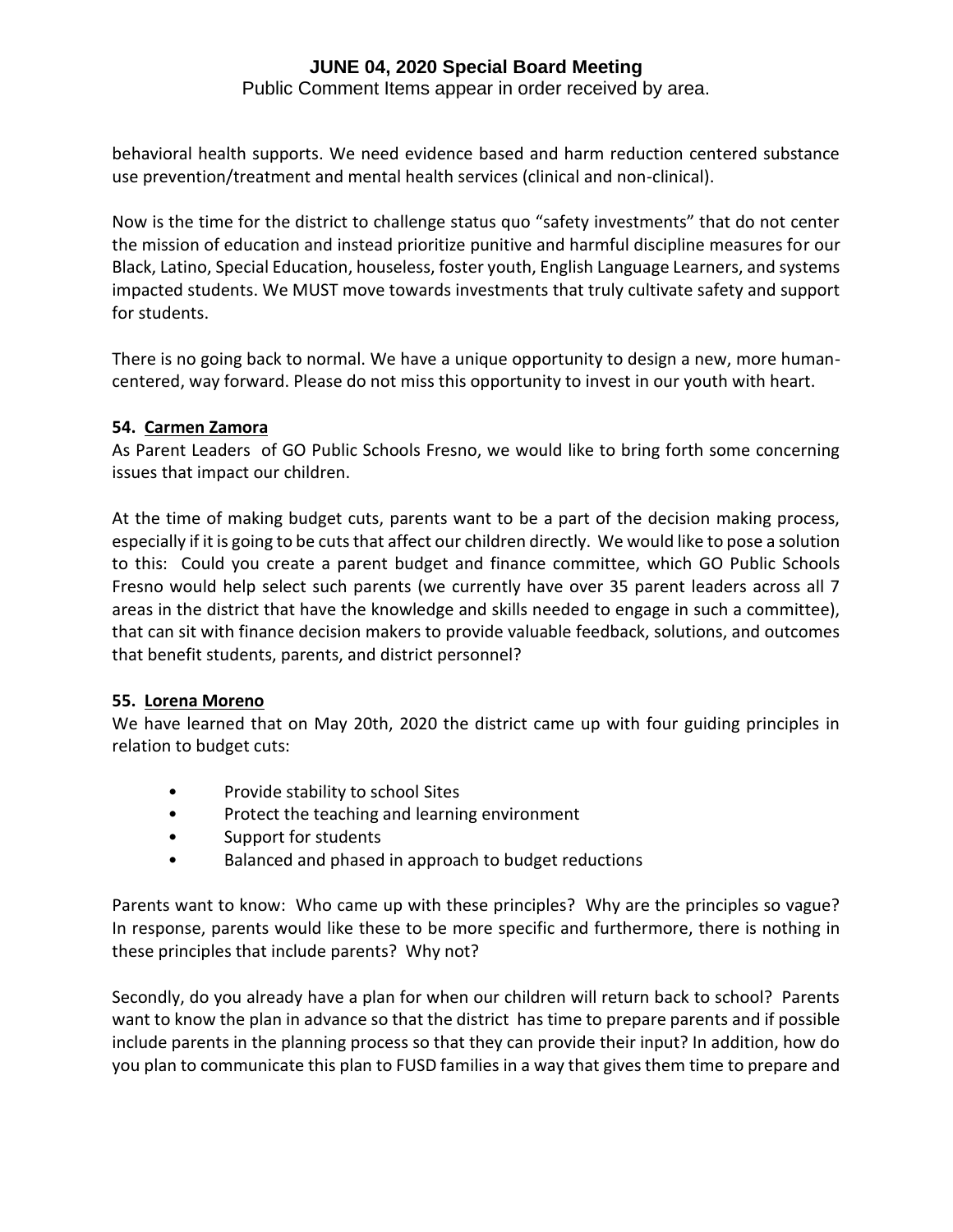Public Comment Items appear in order received by area.

have choices. Parents who do not want to send their children to school because of safety concerns should be given alternatives.

## **56. Evely Gomez – Voice Message**

Hi, I am Evely Gomez and I am calling for budget priorities for Fresno Unified. I want to let you know that I want Fresno Unified to prioritize counseling in schools instead of having fully armed police officers in the school. We need to prioritize our kid's mental health and be able to support them and having police officers is not doing that. We're spending way too much money on police officers, we need to make that money go elsewhere make it go to school counselors and this will help our students to be successful instead of criminalizing them and having police officers for them there ready to target them and giving them fear when it is historically know that these police officers are targeting our students of color. So, I am telling you now we need to prioritize our money and it needs to go to school counselors for our kid's mental health.

## **57. Jessica Morales**

Dear FUSD Board of Trustees,

I am a former FUSD student writing to you to take action in the true need for systemic change. Start recognizing the trauma and toxic stress and adjust the policies, practices, and funding to end the school-to-prison pipeline instead of making it stronger. Our students are brilliant beyond measure and deserve an environment that promotes healing and cultural pride. Now more than ever students will need counselors, social workers, and school psychologists - not cops. I trust that you will take this moment to listen, reflect, and act with the privilege and power that you have.

# **58. Mike Espinoza**

We recognize that the district must navigate the downturn in the economy (as we all must) and will face some difficult decisions on how to make budget cuts in the 10s of millions of dollars. On behalf of our parent leaders and staff, GO Public Schools urges Fresno Unified to adhere to the following core values when making these decisions:

- Transparency: a commitment to be in deep relationship with parents and other community stakeholders when making hard budget decisions; we feel that the district can and MUST do a better job of including parent voices in the decision making process.
- Equity at the Center: We believe that not every student needs the same set of supports and, indeed, the highest need student populations need greater supports than their more privileged peers. The district can and SHOULD keep budget cuts as far away from the highest need student populations as possible.
- Protect Key Programs: We ask the district do everything possible to protect and maintain key programs that have had a positive impact on student achievement among our most vulnerable student populations (ie. English learners, students of color, foster youth and others). These include especially the Designated Schools program, and the A4 Program.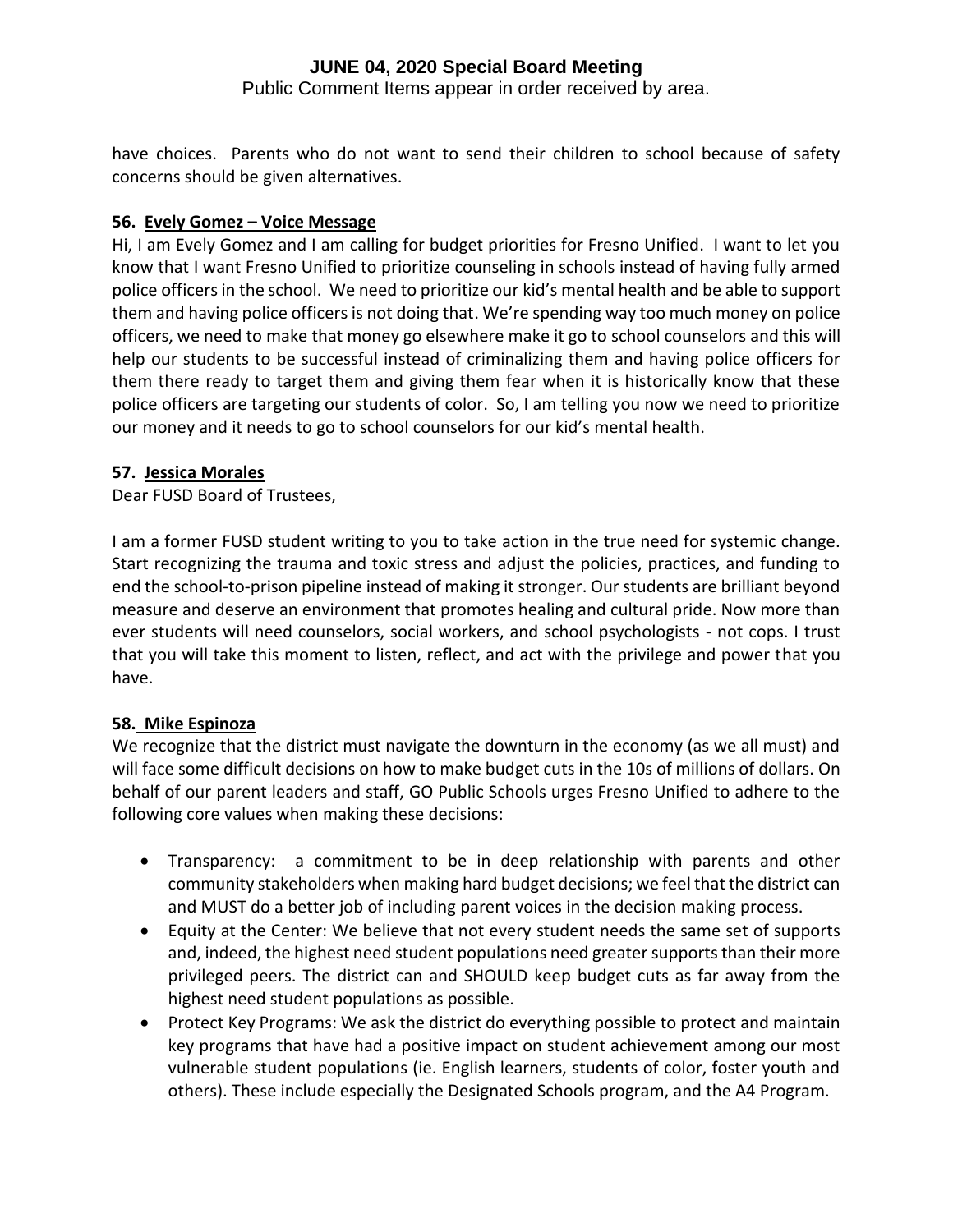Public Comment Items appear in order received by area.

# **59. Analicia Rangel-Garcia**

To who it may concern-

I am writing to suggest and recommend that Fresno Unified ends their contracts with the police and instead invest in mental health services for students that are in dire need of assistance through a trauma informed lens. This can be of incredible support to their safety and the general safety of the school community in Fresno Unified. Please prioritize student needs.

## **60. Shawn Padero**

Hello,

I would like to express my concern on the 2020/21 budget priorities for Fresno Unified.

It has come to my attention that Fresno Unified pays for fully uniformed officers on all middle school and high school campuses.

It is important to prioritize in our youth and not the police force. As you know, Fresno Unified is a school district that serves our lower-income youth.

I understand safety is the utmost importance, but police officers do not equate to safety especially for minority populations which is illustrated in this research article, https://www.pnas.org/content/116/34/16793. For example, you are able to see here that black males are about 2.5x more likely to be killed by officers. This with the psychological aspect of having a police officer present is not ideal for our youth.

Also in this Fresno Bee article, https://www.fresnobee.com/news/local/educationlab/article222815785.html

"Census data show that about 27,000 of the 5-to-17-year-olds living within the district's borders come from families with incomes of less than \$25,000 per year for a family of four."

where Superintendent Bob Nelson was also quoted regarding Fresno unified students (in the same article)

"By the time the kids come to us, the inequities are already in place," Fresno Unified Superintendent Bob Nelson said. "They've heard fewer words, they've read fewer words. They have less access to everything, from literacy to support to nutrition."

It is right to invest in student success, so please consider your stance and do what is right for the youth of Fresno. Thank you, Shawn Padero

# **61. Karina Gallardo – Voice Message**

Hi, this is Karina and I am calling on the budget priorities for 2020 and 2021. And I am submitting for the budget priorities and

# **62. Rosita Figueroa**

Fresno Unified School Board,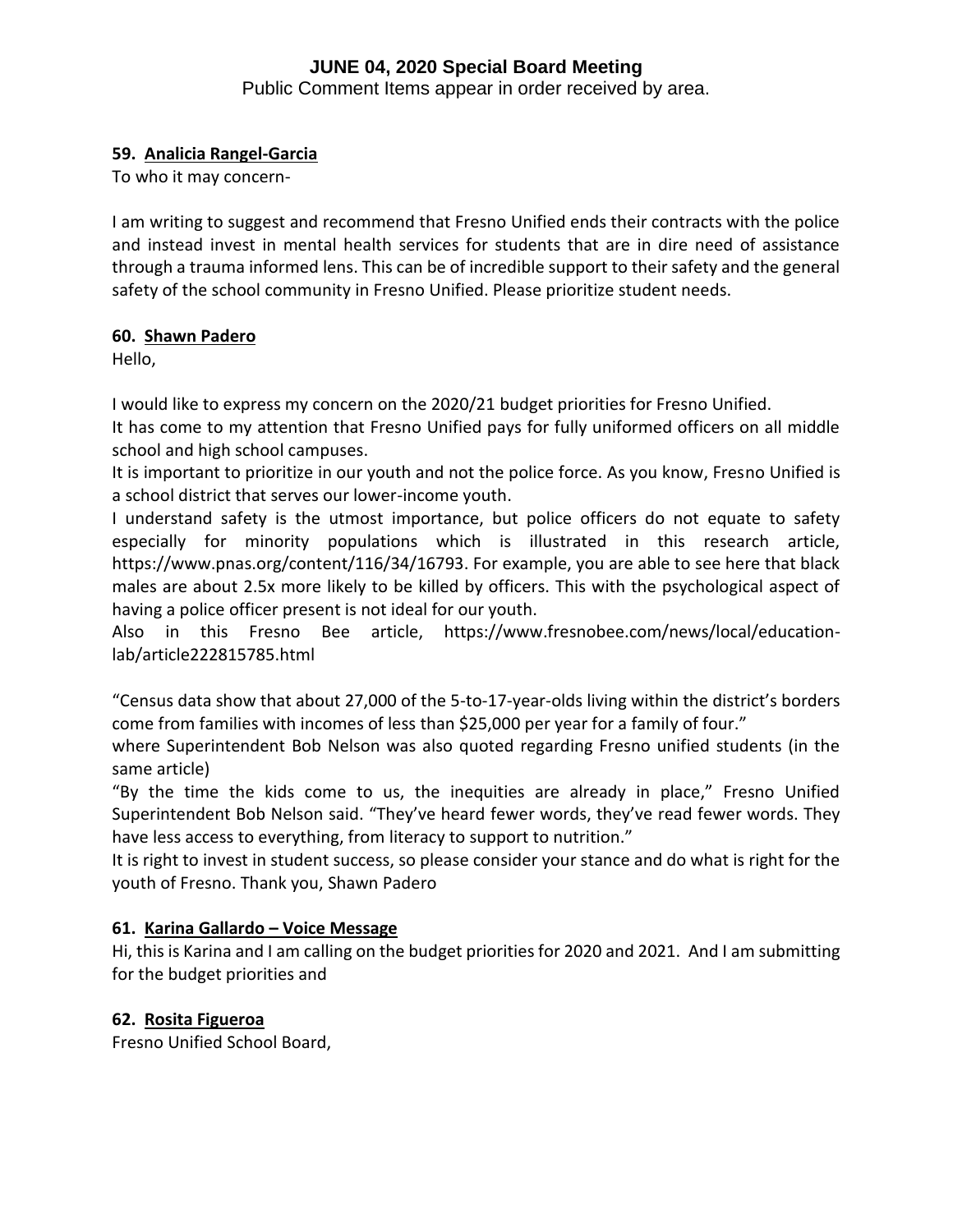Public Comment Items appear in order received by area.

I am urging you, as the aunt of a future FUSD student, as a youth services worker, as a FUSD alumni, as a community member please end the contract with FPD. What those students need are more counselors.

As a youth service worker it saddens me that a senior who is about to graduate does not know her counselor name!!! It is always me introducing them for the first time!

We need to start prioritizing and center healing into school campuses. We can't expect students to thrive when they are being criminalized. Please stop giving money to FPD in Community,

# **63. FE FRESNO Familias Empoderadas**

To whom it may concern.

FUSD Board Members Bob Nelson

Through this message we want to express our concerns on different issues.

Different people from FUSD have mentioned to us that the approval time for LCAP has been extended until December of this year. We are concerned that from February to the moment FUSD has refused to meet to hear the comments and suggestions of parents on an environment where they feel comfortable. FUSD has failed us to maintain a safe, ethical and transparent environment. We ask that FUSD comply with guidelines under LCFF, LCAP and Brown Act.

Also, that FUSD consider the requests that the group of parent leaders collected at the different public meetings from November to February. Such requests that have been submitted in previous meetings both public and private.

Yesterday some parents received a flyer via email, from schools where it is mentioned that the last meetings of ELAC and DELAC will be replaced through a video. This is confusing for parents, as a video is not a substitute for transparent EL parent involvement.

It is also mentioned that parents can submit our opinions online via the link or by phone. However, the access links do not work and assigned phone is an automated machine. By history, this method of collecting comments and suggestions from parents is not effective. Instead we ask for virtual meetings, where all parents are invited. That FUSD provides a reliable and welcoming environment, where parents can have the opportunity to discuss (**250-word limit reached**)

## **64. Denise Barajas**

Fresno Unified Board Trustees,

I implore you - listen - to the calls of the people from across the world. We are no longer asking, we are demanding change! Follow the example of the Minneapolis Public School Board - cancel your contract with police and prioritize investments in youth instead.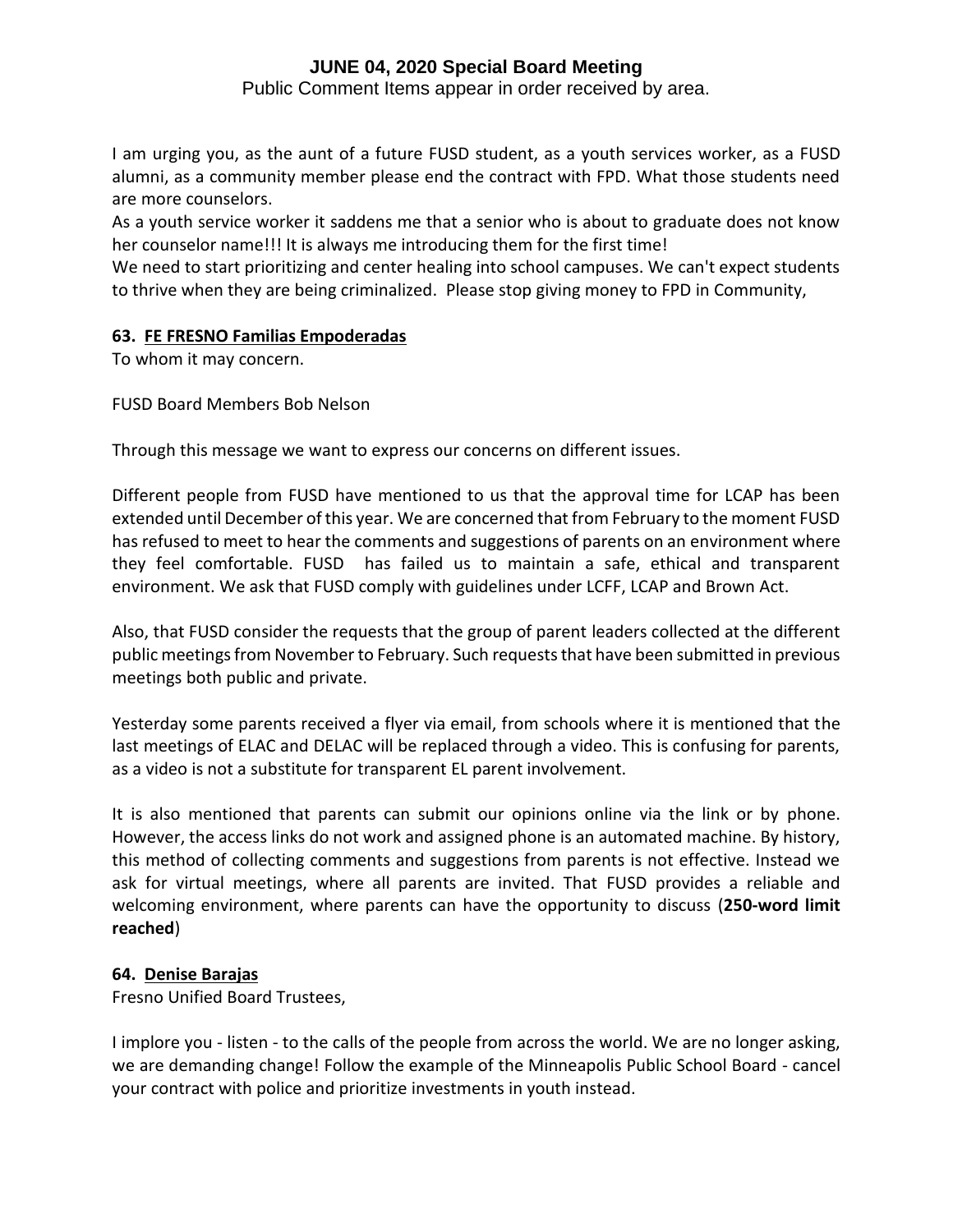Public Comment Items appear in order received by area.

If you truly care about the wellbeing of our youth and of this city, you'll realize what we have in place right now is antiquated, inadequate and more damaging than it is helpful. I challenge you to re-imagine with community how much better our schools could be if only we invested in them rather than in law enforcement. In Community, Denise Barajas, 93702.

# **65. Josefa F. Vega**

I urge FUSD to withdraw funding from police on our school campuses and allocate those dollars to infrastructure and services that prioritize the lives of our students.

I demand that our campuses have lead free drinking water, lead is shown to cause development difficulties as well as negative emotional effects such as mood swings and irritability.

I demand that our campuses offer robust and culturally competent mental health services per school campus. Suicide is an epidemic and as advocates of children and students we must do all we can to prevent the loss of life among our youth.

These demands ensure the safety of our students and their ongoing wellbeing.

Those who aim to "diversify" SROs must consider that black and brown police are still cops, they are programmed to be racist and violent, they have never been the answer. They are weapons of the oppressor. In community, Josefa F. Vega

# **66. Arthur Claybon – Voice Message in audible**

# **67. Evelyn Garzon**

Fresno School Board,

As a mother of a ten year old hispanic brown son, as a youth advocate, as a FUSD alumni, and as a community membe,r I urge that you get cops off your campuses. I urge that you terminate the contracts with Fresno PD and stop giving this over funded entity more money.

I have not only heard but witness countless young children being criminalized, cops dragging unarmed girls into the office. Is this what schools really become? Are you as board members really ok with this? Schools should be flooded with counselors, therapist, social workers who are trained and have a deeper understanding with our youth. We as adults and professional need to guide our future generations to healing centers and not prisons.

Have you all not realized that Fresno PD are not here to serve us? What more do you all need to see or hear to realize we do not need them on our campuses? Once again I ask that your remote them from our schools. Evelyn Garzon

# **68. Presley Fletcher**

Dear Whomever it May Concern,

I am emailing to exercise my community concerns about the excessive amount of police force on High school & Middle School campuses. The money used to pay the salaries of multiple officers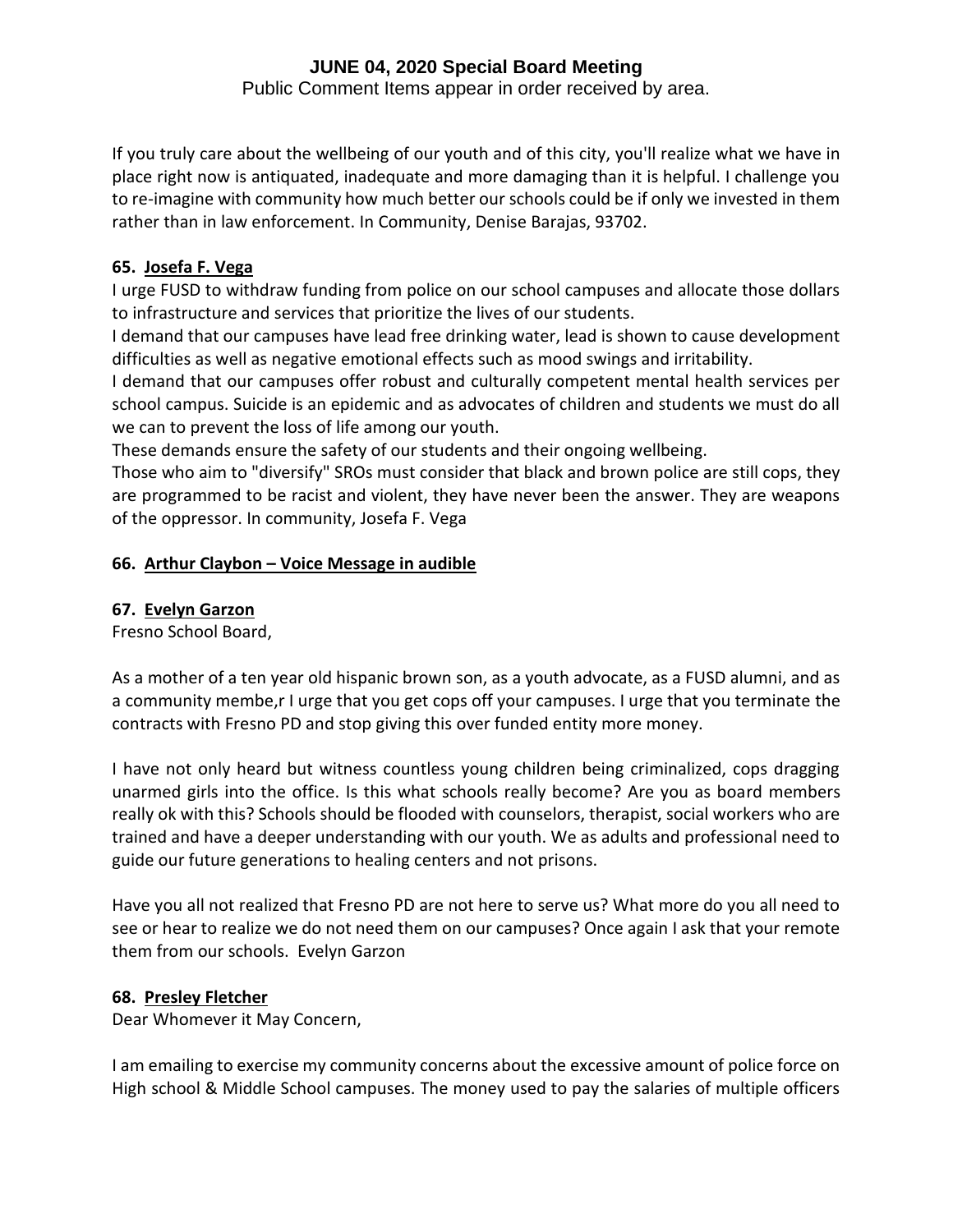Public Comment Items appear in order received by area.

on multiple campuses can better be used to benefit students in this district. With the amount paid for 2-3 officers per campus, the money could better be allocated to extra curricular activities, community help programs, and better/more counselors to guide students to a future rich in education. In previous years at my own high school in Clovis Unified, we had one cop per campus & she was hardly seen outside of the lunch period hours. Most fights on campus were dealt by non-police RC faculty & administrators. I don't see the need for police force to be used in such an excess in Fresno Unified. If the only difference you can find between Clovis vs. Fresno is the demographic of students, you might want to reconsider your thought process on why police force is "needed" in this district. Sincerely, Presley Fletcher

## **69. Arron Ridenour**

Hello,

I am a Fresno resident that has lived my life in Fresno and grown up in the FUSD system. I would like you to reconsider allocations of your very limited funds from multiple police officers on your campuses to other programs that will help your main goal: the academic success of your students. I cannot find any statistical data that supports have multiple police officers on your campus. Your job as an educational institution is to ensure the preparation of your students for a higher learning institution or a vocation, this move will help you achieve that goal. Arron Ridenour

## **70. Karla Galindo**

To whom this may concern,

I ask you to prioritize investing in youth and not police. Please cut ties with the police and instead offer more counseling for youth. Police in no way help students by being at schools, they most likely cause it trigger trauma for students. I also encourage you to have a conversation with students about how they feel with police on campus. It is their schools they need to be included in the conversation. We must invest in youth. Thank you, Karla Galindo

## **71. Corina Coronado**

Please prioritize investments in our youth not cops! Our students need more counselors, not more police enforcement!

# **72. Nicholas Lara**

Fresno School Board,

Our youth in Fresno need to feel that their school is looking out for their health and wellbeing. Policing and criminalizing students is not the answer to that. We need less police on campus and more healthcare and wellness oriented staff to guide our youth.

Police and security represent no guidance, but authority and discipline. Instead of creating a culture that is fear based and in alliance with the school to prison pipeline, we can invest our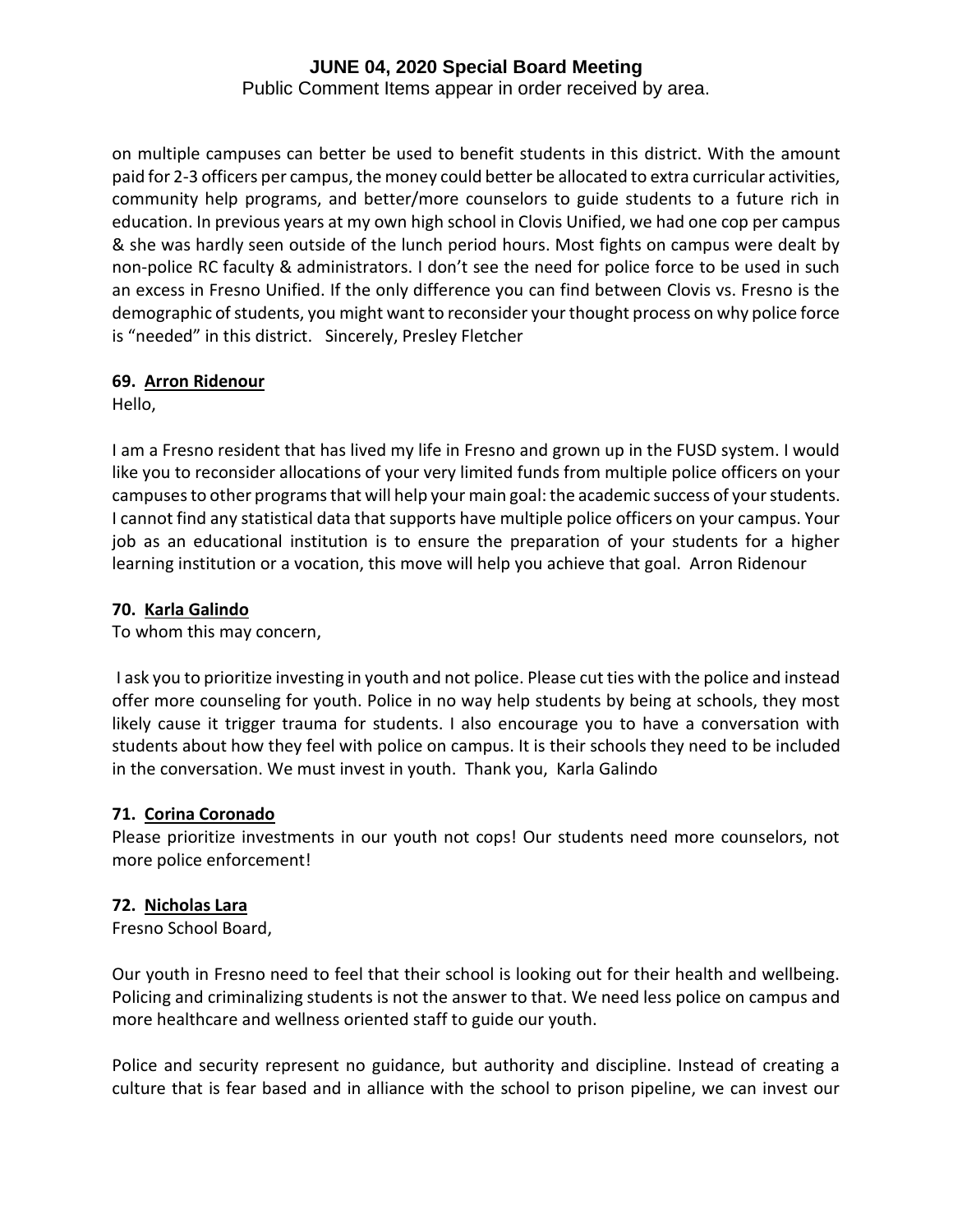Public Comment Items appear in order received by area.

funds in mental health workers, wellness coaches, youth mentors, access to confidential clinics on campus.

We can also take time to focus on physical and financial needs of students. If it is mandated for students to be sent to school, they should not be required to pay for their breakfast or lunch. Too many families struggle with food insecurity which detriments the wellness of our youth. Providing free school lunches and forgiving lunch debt is a great place to start.

Can police solve these underlying concerns that have been overlooked by our school board? Given the culture that we are in and the communities you serve, take time to reflect on your funding allocations and see how it's impacting our youth. Listen to youth and take their voices seriously. Respectfully, --Nico Lara

#### **73. Justin Allen**

Fresno school Board,

As a community member, FUSD employee, and former FUSD student I am advising you to end Fresno PD contracts, and completely ending all funding for the police department.

The money schools receive from the community should be about creating a healthy learning environment Rather than instilling fear in young people. Sincerely, Justin Allen, 93703

## **74. Shelby King**

In light of recent events, the Minneapolis Board of Education has resolved to end its contract with the Minneapolis Police Department which funded School Resource Officers. This decision was made with the safety of students in mind, as evidence nation-wide shows that Black and other people of color are disproportionately targeted by police and consequently funneled through the justice system. As a Fresno citizen and educator, I'm calling on Fresno Unified to follow in the footsteps of the Minneapolis School Board and redirect funds for School Officers toward resources that prioritize the safety, wellbeing, and life-long success of our students. Fresno Unified should redirect these funds toward proven strategies for improving the academic and social success of students of all backgrounds, such as comprehensive restorative justice programs, trauma-informed classroom management, and in-school mental health counseling. By providing students with compassionate and well-funded support networks, Fresno Unified will invest in the lifelong social-emotional health of its students and set them up for success in college and careers.

## **75. Luis Garcia – Voice Message**

My name is Luis Garcia and I am a Fresno resident and I do have a concern with the Fresno Unified School District spending way too much money of their budget on police, on having police on campuses. I believe that money could be redirected to school programs, music programs and more importantly education. I don't believe that our kids should be policed uh 24-hour basically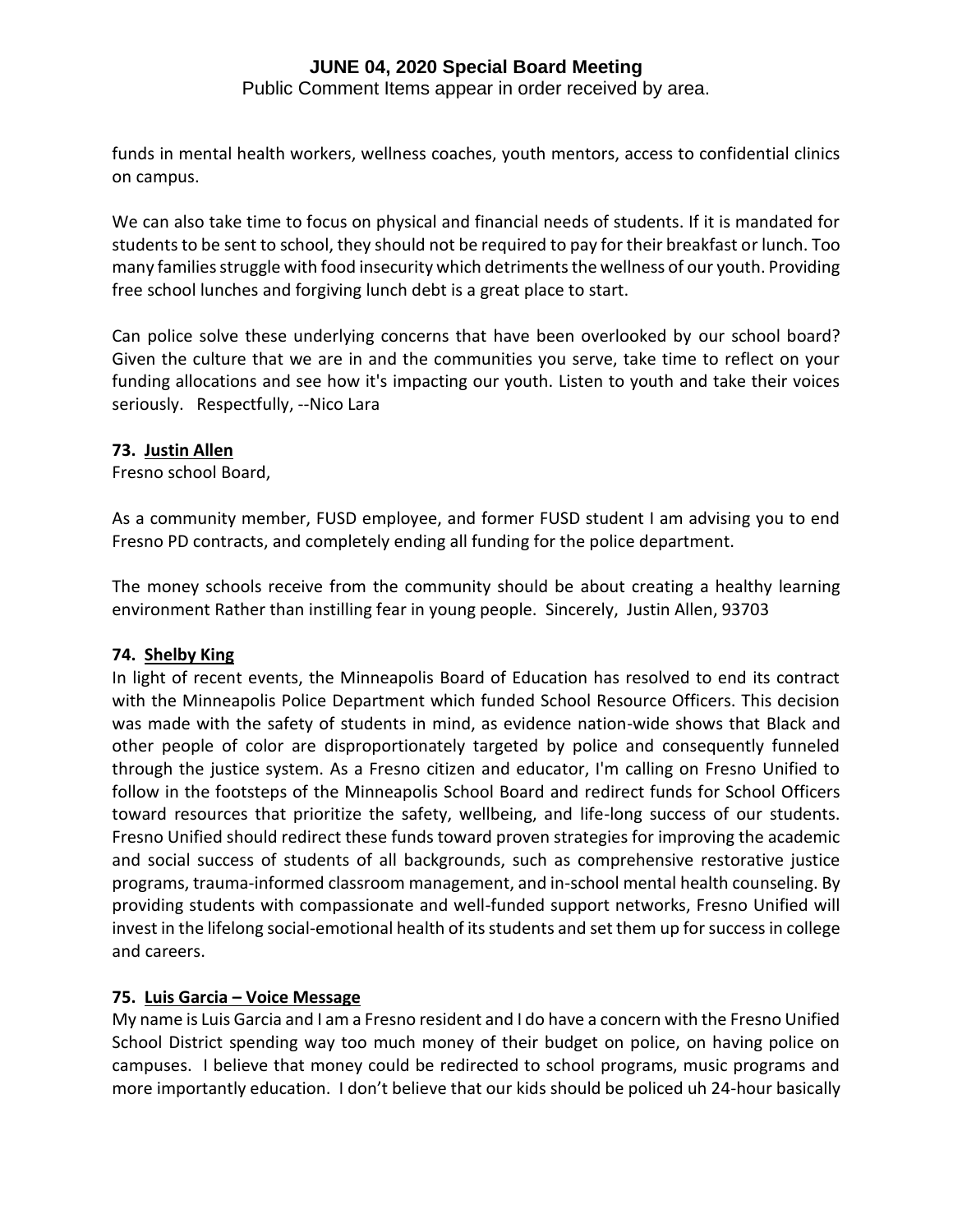Public Comment Items appear in order received by area.

surveillance. I don't think that makes for a very good atmosphere for them to grow up. I am concerned and I hope that you guys do the right thing and reinvest those funds in education and not policing. Thank you.

#### **76. David Bouttavong**

Hello Superintendent Nelson & Board Trustees,

My name is David Bouttavong, pronouns, he, him, his. Have been a long-time community educator, having taught at juvenile hall and FUSD classes. I am urging you to invest in our young people. The health and safety of our students is the utmost priority. We do not need law enforcement at our schools. Having law enforcement on campus sets the stage for the school to prison pipeline, especially for our black and brown students. This is evident and clear, nearly all my students at juvenile hall were black and brown. What we need is more counselors, more trauma informed training for staff and equitable access to school supplies/technology. This pandemic has clearly highlighted the equity with our students and that is what the budget should reflect. Thank you.

## **77. Michael Gonzalez**

Dear Board of Trustees,

I am writing this e-mail as a public comment on Fresno Unified's potential budget priorities for 2020/21. I ask that the Board of Trustees stop prioritizing funding for policing and instead consider prioritizing their investments in resources that will allow youth from marginalized communities to thrive and succeed (i.e. culturally responsive support programs, behavioral health services etc.). Policing should not be a priority because it is a system that is continually used to oppress students from marginalized communities. It is also important to understand that the safest schools and communities aren't the ones with the most police and police surveillance. Thank you, Michael Gonzalez, Fresno Constituent

## **78. Alex Williams**

Fresno Unified must take a stand to support racial justice among the Fresno Police Department as it pays for uniformed officers on all high school and middle school campuses.

Fresno Unified must support designated schools! Systemic racism has placed students from these schools in a position to get less simply because of their neighborhood and their family history. It is not their choice. These children are innocent and deserve designated school funds. Please, please help these neighborhoods. My son is starting school soon and I am considering moving JUST so their school experience can be better because it will affect his entire life. The vast majority of people do not have the option to move. Do the right thing. Thank you, Alex Williams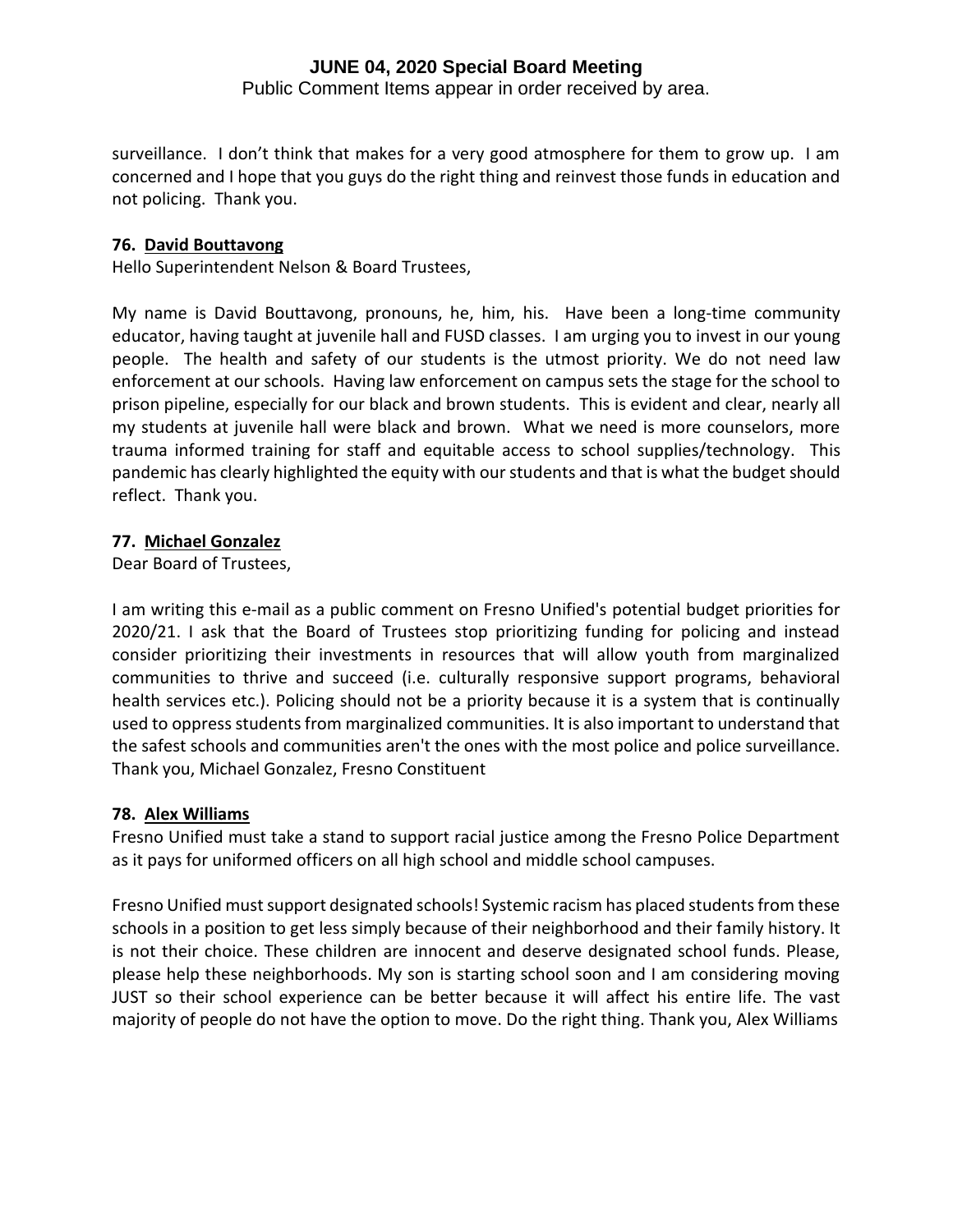Public Comment Items appear in order received by area.

# **79. Christina Soto**

I am writing to implore to FUSD board to divert funding from an already overly funded FPD and invest it in our underserved schools. We know police on campuses do not improve student outcomes. Quite the contrary, my own children have expressed fear and anxiety about officers on campus. We need more and better programming and more resources for our youth to be successful not cops. Councilors and teachers are already overextended and too overloaded to be effective. This hurts EVERYONE. The police department gets more than enough funding and can and should help schools as part of their job without taking money from students. The amount of our tax dollars that already goes to policing is astronomical. It is absolutely wrong for the Fresno Unified School District to help divert even more of our tax dollars away from students' education and into an over-inflated police budget. Especially when they have intentionally stood in the way of policies that would benefit our youth, like Measure P. I urge FUSD to consider the movement currently taking place and do the right thing. Listen to the demands that the community has put forward and pulled funding from FPD or we will elect people who will! Christina Soto

## **80. Daisy Pelayo**

Hello Fresno Unified Board Trustees,

Today I write to you to let you know that I would like for you to consider your budget priorities with more critical and culturally competent thinking. To really understand the community of students you serve. And to truly be a leader and look deeper into the needs of students. It is okay to not follow what has always "worked in the past" or "how it's been done in the past." That narrative can be dangerous at times. As a member of the community and a product of the Fresno Unified School District I urge you to invest in our youth today. It is a slap in the face to parents and students when Fresno Unified pays for fully uniformed cops on all middle school and high school campuses instead of investing in student success. Please re-prioritize your investments because where you invest will speak louder than what anyone will say of you. Thank you for listening. Daisy Pelayo

## **81. Daisy Goilburn**

Fresno Unified currently pays for fully uniformed cops on all High School and Middle School campuses. This appears to be misdirected resources that we could instead put into counselors for Fresno's youth. As someone who went to Tenaya Middle School and felt fully unsupported and not safe there, the uniformed cops obviously do not assist in the way you think you do. Thank you. I hope you keep this email and all other comments received from the public into consideration when looking over the budget. -Daisy Goiburn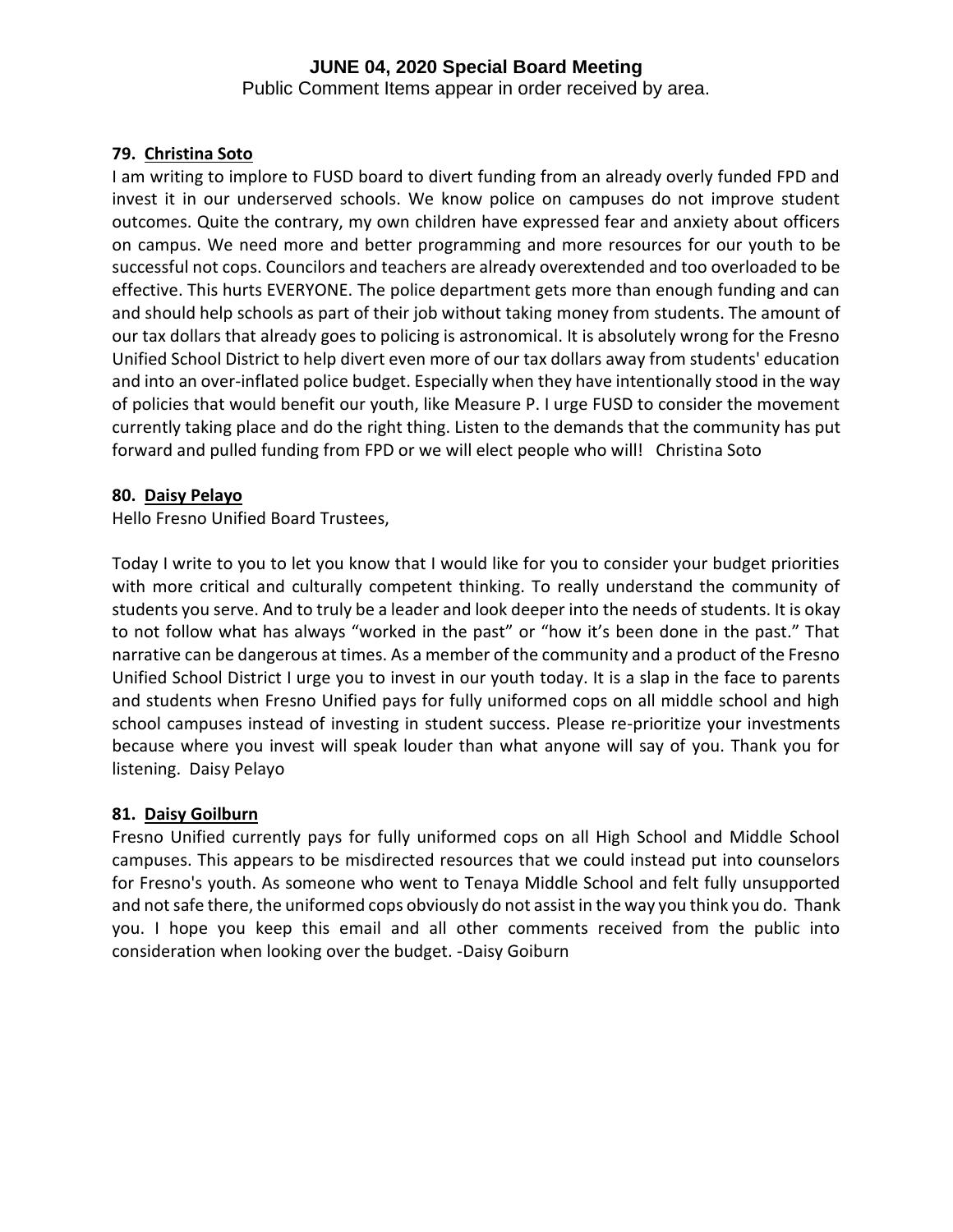Public Comment Items appear in order received by area.

## **82. Sandra Celedon**

Dear Board President Thomas:

Fresno Building Healthy Communities is a coalition of community and faith-based organizations, residents, and young people working to create #OneHealthyFresno, where all children and families can live healthy, safe, and productive lives.

As schools across California are bracing for budget shortfalls due to COVID-19 economic impacts, we commend Fresno Unified' s stated commitment "to sustain and monitor a financial plan that ensures the viability of the district" and it's pledge to "implement, continue or expand practices proven to raise student achievement; and eliminate practices that do not." We urge you to prioritize funding services for our most vulnerable and under resourced students and minimize budget cuts to student programs by taking the following actions:

## Divest in ShotSpotter Technology

Since 2016, Fresno Unified has used education dollars to subsidize this policing technology against community objections. Studies suggest that ShotSpotter technology is ineffective in increasing safety in our communities and by extension our schools[i]. The dollars allocated to subsidize this technology should be repurposed to support English learners, foster youth, and low-income students.

## Remove Cops from Campus and Stop Funding Police

Fresno Unified subsidizes fully uniformed police officers on high school and middle school campuses under the premise that students will be safer. In fact, according to a report by the ACLU, police presence in schools has negative effects on students[ii]. Specifically, low income students and students of color are more likely to be arrested in schools than their white counterparts. The City of Fresno already spends 53% **(250-word limit reached)**

## **83. Claudia Vargas**

Agenda Item – 1 Subject - Budget

I pray that our schoolboard members are not influenced the FTA's Leadership's disingenuous proposal to cut 15 days of instructional time from our students, extra supports and professional learning time for teachers at Designated Schools. I hope that the school board keeps the needs of our students at the center of their decision making process. Our students are precious and deserved the best from all of us. Our students' education should not be sacrificed based on the whims of the FTA president. The budget should not be balanced at their expense of our neediest students.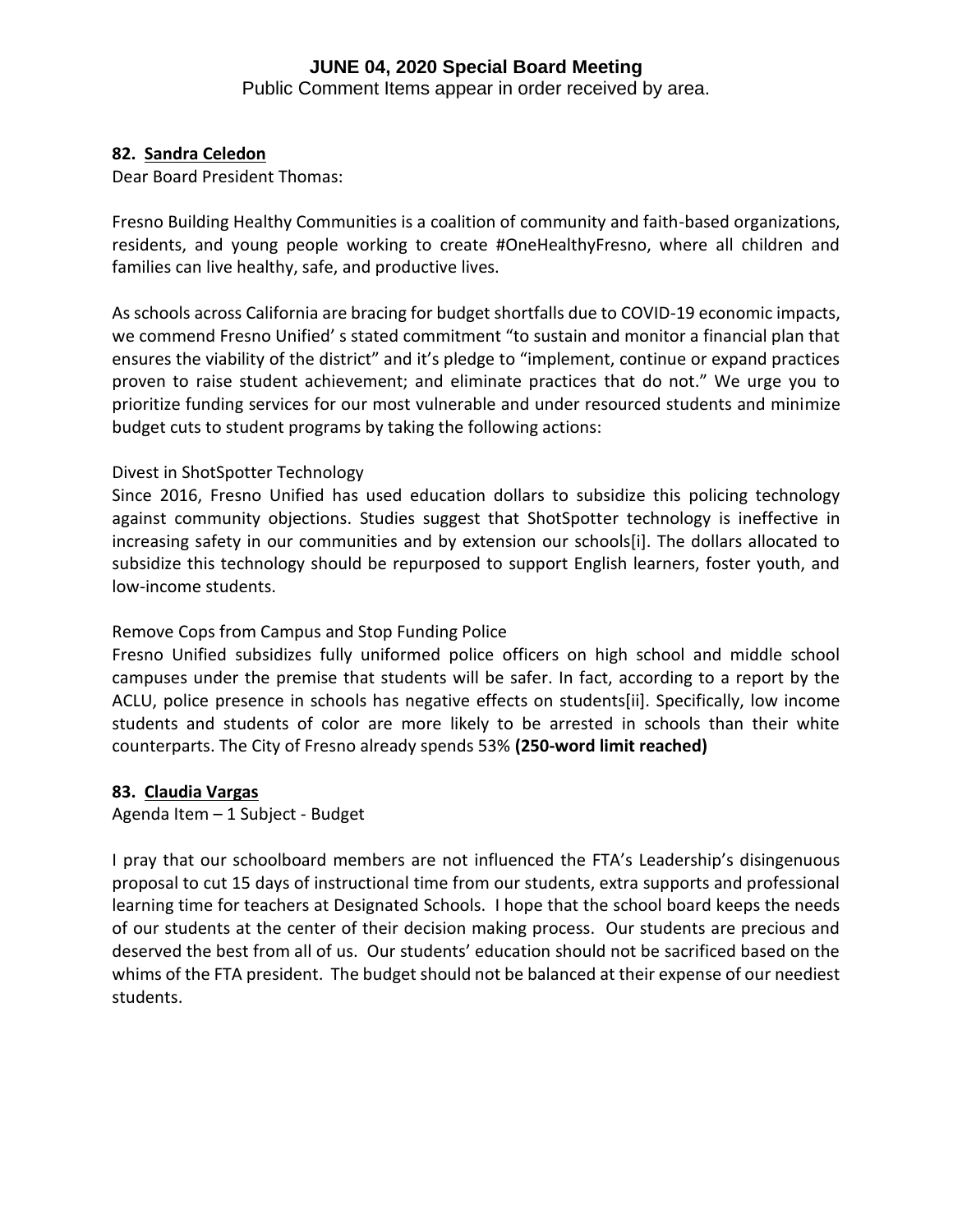Public Comment Items appear in order received by area.

## **UNSCHEDULED ORAL COMMUNICATION**

#### **1. Francine Farber**

THE FOLLOWING MESSAGE IS FOR THE PUBLIC COMMENT SESSION AT THE NEXT BOARD MEETING

To: Supt. Bob Nelson, Board Chair, Ed Gomes, Brian Wall

We want to say some words of thanks for Principal Dave Peters' devotion to Steve's Scholars these past three years. He is leaving to take on a new assignment and we would like to recognize all he has done for our special project.

From the beginning of his tenure at Tehipite he was a cheerleader for Steve's Scholars and was totally enthusiastic about what it might do for his students and families. It required a good deal of extra work on his part, but he always made sure everything got done in first-class fashion. Each month he led a team meeting, created the agenda and necessary documents, and followed through with tasks that he took on. He concerned himself with every detail. He wanted the students to get medals, shirts, and experience motivational and life-broadening events like concerts, museums, and theatre. Steve's Scholars also had the opportunity to attend a regional football game. He always had his students' welfare at heart and at the same time was so considerate and supportive of us and our family.

It was Principal Peters' idea to have a graduation banquet for our scholarship winners and he insisted on doing it right. He wanted his students and families to experience the local equivalent of "fine dining" and made sure we had real dinner service and not paper and plastic. He coordinated **(250-word limit reached)**

## **2. Juana Iris Meza**

Given the current situation we find ourselves in, parents have to fill the role of the primary educator, therefore, parents need support services in how to navigate the different online platforms that FUSD schools are using to provide distance learning instruction. In addition, parents need 1:1 meetings with teachers so that teachers can guide parents on how to teach their children the concepts, specifically in the primary grades; where a solid foundation in reading and math is crucial to the future success of our students. Having 1:1 also helps both parents and teachers determine the level of learning of the student and carve an individualized plan for that child.

In order to help meet these needs, we humbly suggest that Parent University create learning modules for parents in all three languages. These modules could include:

- Microsoft Teams for Parents:
- Learn how to install, navigate, and support your child via Teams